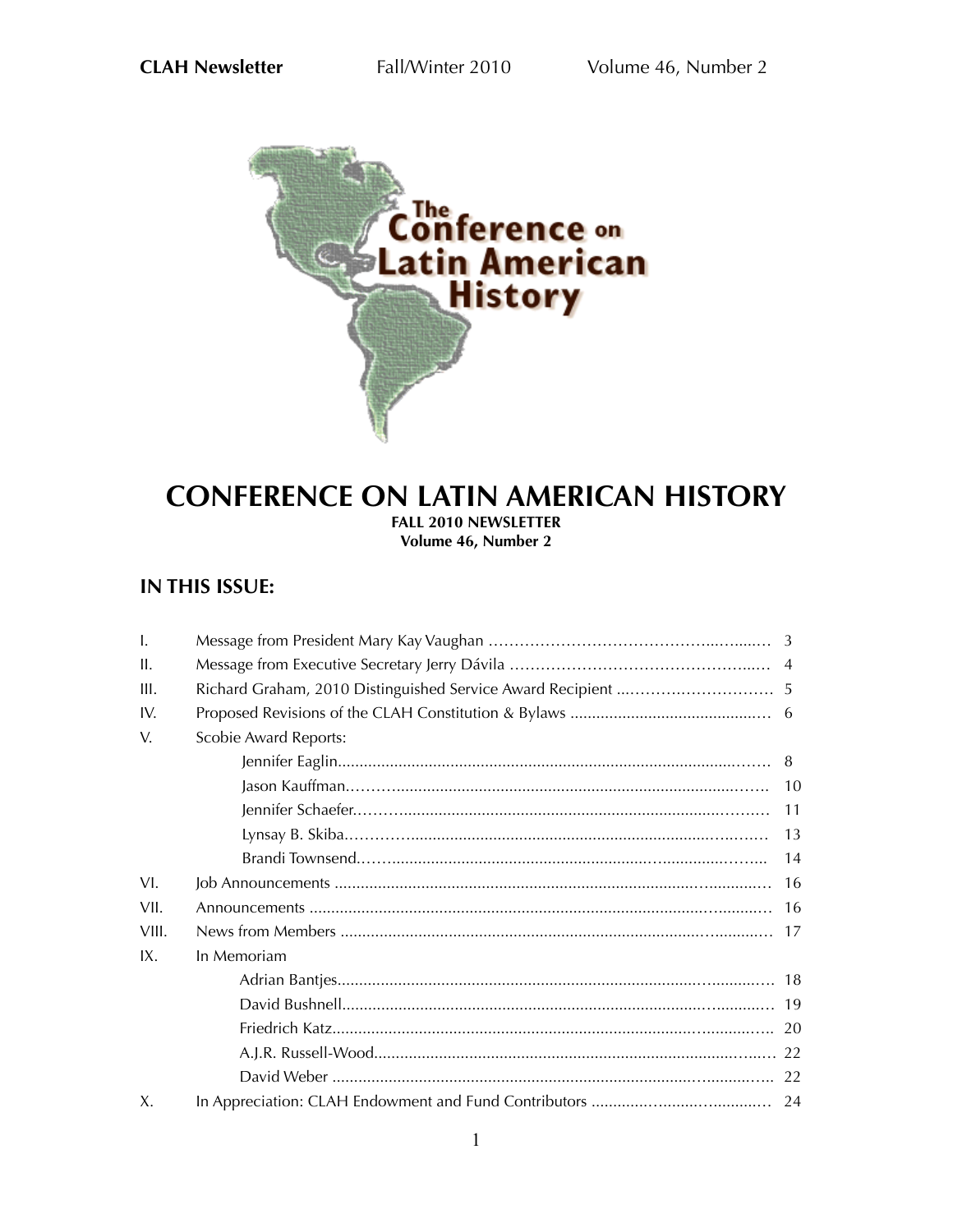# **2010 CLAH OFFICERS AND COMMITTEES**

## **General Committee**

*Executive Committee:* President: Mary Kay Vaughan Vice President: Cynthia Radding Past President: Jeffrey Lesser Executive Secretary: Jerry Dávila

*Elected Members:* Georgette Dorn (2009-2010) Erick Langer (2009-2010) Chris Boyer (2010-2011) Heidi Tinsman (2010-2011)

*Ex-Officio Members: HAHR* Editors: George Reid Andrews Alejandro de la Fuente Lara Putnam *The Americas* Editor: Eric Zolov H-Latam Editors: Michael Innis-Jiménez Dennis Hidalgo Fritz Schwaller

## **Standing Committees**

*2011 Program Committee:* Nancy Applebaum, Chair Peter Beattie Rachel O'Toole

*Nominating Committee:* Susan Deans-Smith, Chair Bryan McCann Tom Klubock

## **Regional/Topical Committees**

*Andean Studies:* Rachel O'Toole, Chair Adam Warren, Secretary

*Borderlands/Frontiers:* Steven Hackel, Chair Mario Alberto Magana Mancillas, **Secretary** 

*Brazilian Studies:* Marshall Eakin, Chair Barbara Sommer, Secretary

*Caribbean Studies:* Juan C. Santamarina, Chair Eric Duke, Secretary

*Central American Studies:* Virginia Garrard-Burnett, Chair Laura Matthew, Secretary

*Chile-Río de la Plata Studies* Adriana Brodsky, Chair Bridget Chesterton, Secretary

*Colonial Studies:* Karen Graubart, Chair Michael Francis, Secretary

*Gran Colombia Studies:* Hayley Froysland, Chair Marcela Echeverri, Secretary

*Mexican Studies* Jocelyn Olcott, Chair Rick López, Secretary

*Teaching and Teaching Materials:* Marc Becker, Chair Elizabeth Hutchinson, Secretary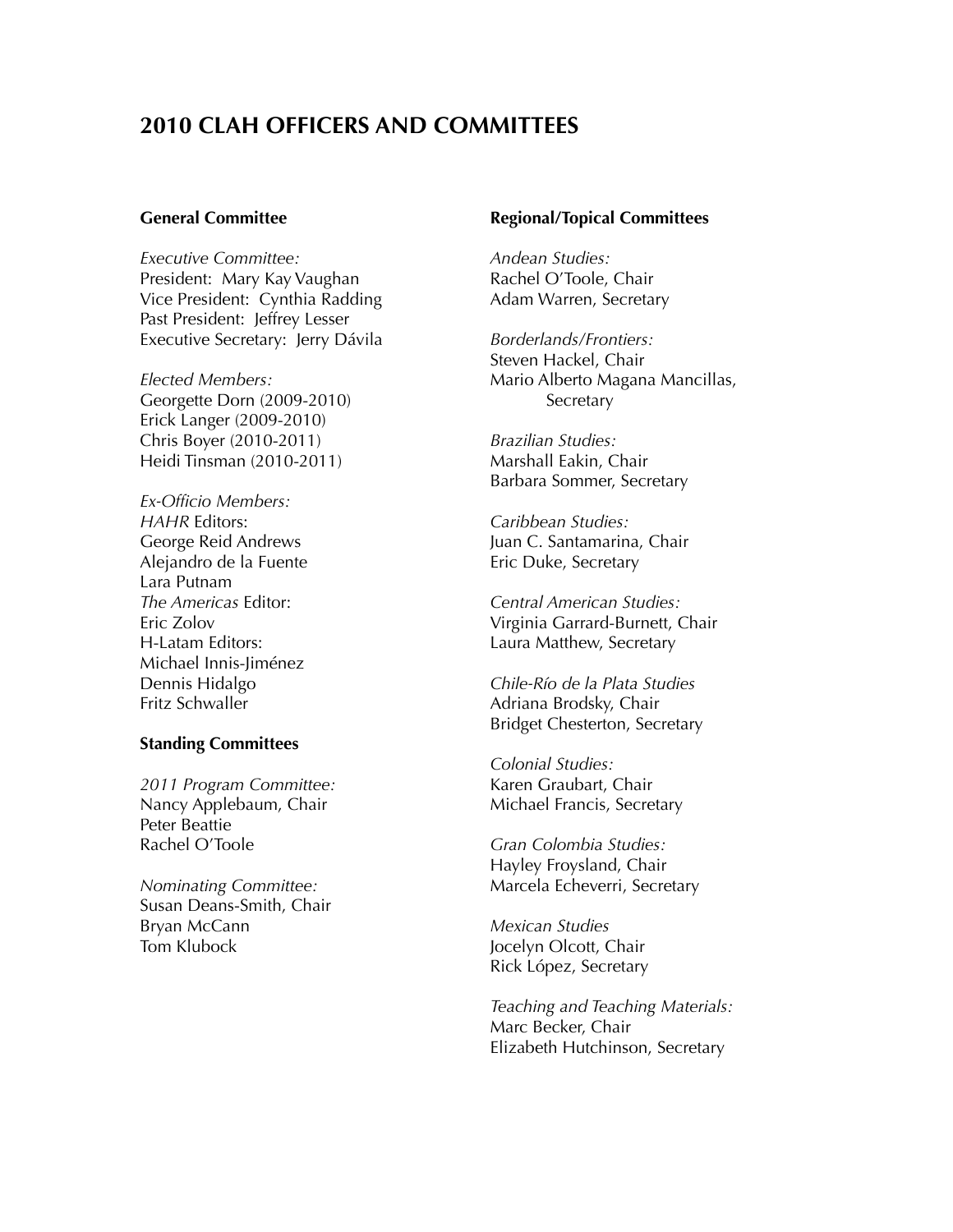––––––––––––––––––––––––––––––––––––––––––––––––––––––––––––––––––––––––––––––

# **I. MESSAGE FROM PRESIDENT MARY KAY VAUGHAN**

I am excited to report that once again, we will have the largest meeting on record in Boston in January with a total of more than 60 sessions and events. Our deepest thanks to the program committee, to its chair Nancy Appelbaum and members Peter Beattie and Rachel O'Toole. Of 49 panels, 35 are co-sponsored with the AHA. Twelve deal with the colonial period, and four with the nineteenth century. That number stretches if we include panels spanning the late eighteen and the early nineteenth centuries of the late 19th and early 20h centuries. Following a long-standing interest among historians, many panels address issues of race, ethnicity and gender. Many panels are transnational, transregional and comparative in nature reaching beyond Latin America itself to Europe, Asia, and the United States.



Among the twentieth century panels one notes a burst of new scholarship in urban history: family formation, domesticity, health, youth, crime, and the mass media.

The emphasis on family formation dovetails well with three of our presidential panels, organized in response to issues of civil rights in family configurations raised prior to the San Diego meetings and discussed amply at those meetings in AHA panels. One of these panels addresses varieties of family formation in early Latin America and two look are variations in family formation and the law from 1850 to the present. Ray Craib has also organized a presidential roundtable around the question of Latino immigration to the U.S. and how immigrants can be integrated into the teaching of Latin American history.

At the CLAH luncheon, we are pleased to be honoring Richard Graham, professor emeritus of the University of Texas, for his distinguished contributions to Brazilian and Latin American scholarship and his service to our organization and profession. We will also be recognizing winners of this year's CLAH prizes, and at this time I would like thank the members of the prize committees for the time and care they have taken to sift through so many wonderful, well-qualified entries in order to highlight particular models of scholarship from which we all will learn.

With deep sadness and profound respect, we pay tribute in this *Newsletter* to outstanding scholars who have left us in recent months: Adrian Bantjes, a promising and productive young scholar of twentieth century Mexican history, David Bushnell, professor emeritus at the University of Florida and a pioneer in Colombian history, Friedrich Katz, Morton D. Hull Distinguished Service Professor Emeritus of the University of Chicago whose worked shaped Mexican historiography from the pre-Colombian period through the twentieth century, John Russell-Wood, Herbert Baxter Adams Professor of History at Johns Hopkins University, whose substantial contributions to the history of the Portuguese empire and Brazilian slavery greatly enriched these fields, and David Weber, Robert and Nancy Dedman Professor of History at Southern Methodist University, who leaves a monumental opus in Borderland Studies. We publish here tributes to their work. At the Boston meetings, a session of papers discussing David Weber's work, previously organized by the CLAH Borderlands and Frontiers Studies Committee, will now be a joint session with the AHA, for which Prof. Weber served as Professional Division Vice President and a member of the governing Council. The Mexican, Brazilian and Gran Colombia Studies Committees are organizing tributes to Profs. Katz, Russell Wood, and Bushnell.

We belong to a profession that derives creativity from an on-going vital conversation. Those who have left us contributed strongly to the dialogue and will continue to do so, just as the young will honor their contribution as they build upon and reshape it. For me what has been most gratifying in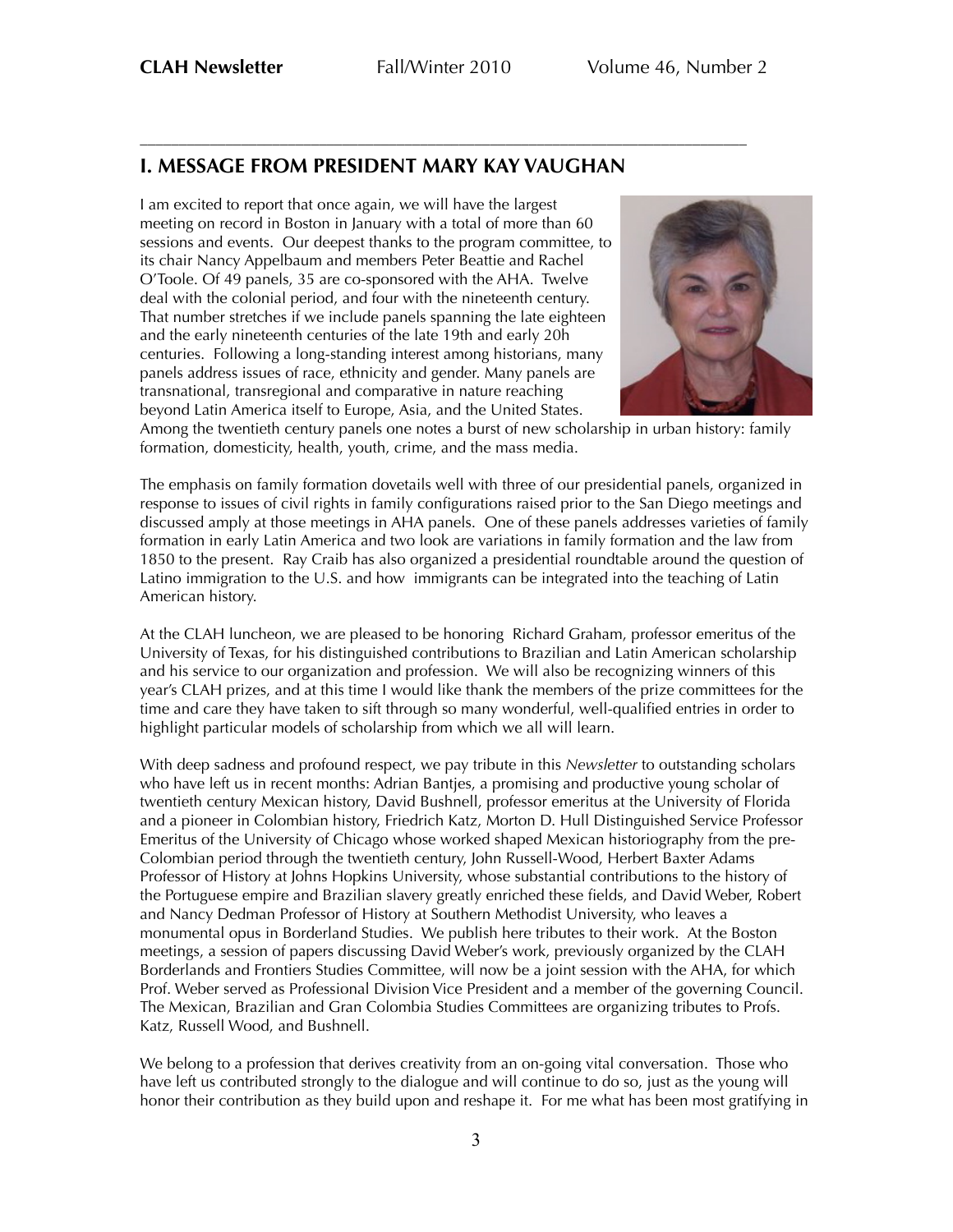serving as CLAH president is both experiencing both the respect we hold for each other as scholars and human beings and the solidarity we show in our service to a common endeavor. Last fall we confronted a principled challenge from the union Unite Here! We met the challenge collectively with civility, reason, and creativity. This summer and fall, the outpouring of grief among our members over our losses turned into a community of shared commitment and respect. To me as a historian at the end of my formal career, it has been deeply gratifying. Of course, special mention must go to those we have chosen to carry forward our organization, so a million thanks to Jerry Dávila for continuing his impeccably professional work as our Executive Secretary, to Cynthia Radding, our very energetic incoming President, to Jeffrey Lesser, our wise and experienced Ex-President and our wonderful General Committee that is always expeditious in carrying out its responsibility and suggesting new directions. We welcome Audrey Henderson at the new graduate assistant for the CLAH Secretariat and appreciate all her good work.

In that vein, I would also like to thank our nominating committee, chaired by Susan Deans-Smith with Bryan McCann and Thomas Klubbock for their work in nominating excellent candidates for the CLAH Vice-Presidency. The candidates for Vice-President are Ken Andrien and Jane Landers. Under CLAH procedures, the elected candidate serves two years as Vice-President, followed by a two-year term as President, and for an additional two years remains on the CLAH Executive Committee.

Ann Blum, Sarah Chambers, Jocelyn Olcott and Bianca Premo all agreed to be nominated for two seats on the General Committee, a position which also carries a two year term. Nominees for Secretary/Chair-Elect of the Regional and Thematic Committees serve one year as Secretary, followed by one year as Chair.

I look forward to seeing many of you in Boston and wish you a fruitful academic year.

––––––––––––––––––––––––––––––––––––––––––––––––––––––––––––––––––––––––––––––

# **II. MESSAGE FROM EXECUTIVE SECRETARY JERRY DÁVILA**

We look forward to a busy year ahead and hope you will share in a series of decisions that will help the CLAH remain vital in the coming years.

It is time to vote for candidates for CLAH officers, and we have a terrific slate for offices ranging from Vice-President/President-Elect, to two seats on the General Committee, and Secretary/Chair-Elect of the Regional and Thematic Committees. It is always gratifying to see the willingness of so many members of the CLAH to contribute to the organization in this way.



The ballot is conducted online and you should have already received a link to the ballot via email. If you have not, please contact us at clah@uncc.edu.

In addition to the ballot, we are also proposing a set of revisions to the CLAH Constitution and Bylaws. The proposed changes and their explanations appear later in this newsletter. We invite you to review them and to offer comments or suggestions, which should be sent to CLAH President Mary Kay Vaughan (mkv@umd.edu). These changes are intended to bring our governing documents in line with the current needs and culture of the organization. The proposed revisions will also be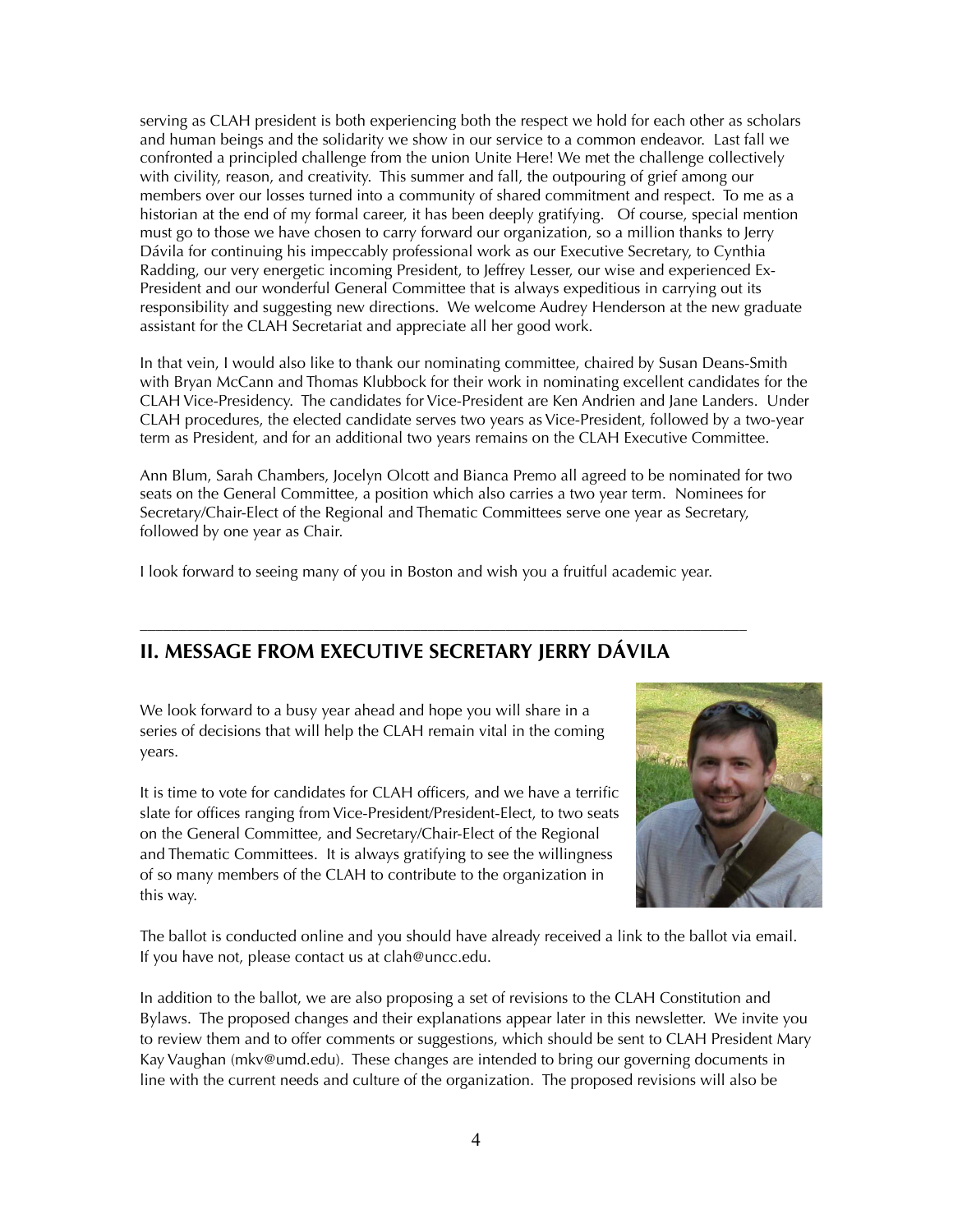discussed at the General Committee meeting in Boston, and we welcome you to attend that meeting as well.

Finally, at the General Committee meeting in Boston we will prepare the call for proposals to host the CLAH Secretariat. The Secretariat's term at UNC Charlotte runs from 2007 to 2012 and in the coming year we will solicit proposals for a new tenure for the Secretariat. Here at UNC Charlotte, we have very much enjoyed the opportunity that the Secretariat has presented to play a central role in supporting the field of Latin American History. We have also very much appreciated the activism and dedication of the many CLAH members we have had opportunity to work with. In turn, we are pleased that the next tenure of the Secretariat will continue to enjoy working with an organization that is as financially sound and as vital in its work as it is, a product of the dedication of many people. In the coming months, I would be happy to discuss the work of the Secretariat with anyone potentially interested in the opportunity of hosting the institution.

# **III. RICHARD GRAHAM, 2010 DISTINGUISHED SERVICE AWARD RECIPIENT**

––––––––––––––––––––––––––––––––––––––––––––––––––––––––––––––––––––––––––––––

Richard Graham has served our profession as an outstanding scholar, teacher, mentor of graduate students, editor of the Hispanic American Historical Review and a principal figure in the establishment of the field of Brazilian History as a major area in the study of Latin American History in the U.S.

Born in Brazil to an American missionary father and Brazilian mother, he has always bridged the two cultures. He studied under Lewis Hanke at the University of Texas and received his Ph.D. in 1961. His *Britain and the Onset of Modernization in Brazil* won the Bolton Prize in 1969 and his subsequent *Patronage and Politics in Nineteenth century Brazil* (1990) has been a major influence on scholarship since its publication. In all, he has published five books and five edited volumes, and although he retired from the University of Texas in 1999, he has a newly released monograph on the production and marketing of food in Bahia, *Feeding the City: From Street Market to Liberal Reform in Salvador, Brazil, 1780-1860*.

Among his publications has been a documentary history of Brazil and an overview of Independence in Latin America that have shaped generations of undergraduate students, as well as fundamental essays in the *Cambridge History of Latin America* and the *História geral da civilização brasileira* that have been required reading for generations of graduate students. He taught at Cornell, University of Utah, and at University of Texas from 1970-1999 where he was a major force in the training of graduate students, many of whom have become leaders in this field and who all speak of his warmth, his rigor, and his guidance with fondness and respect.

Over the years, he served as president of CLAH and on numerous of its committees, in various editorial capacities, and as editor of the HAHR from 1971-75. This short summary only conveys an outline of a career rich in accomplishments and even more distinguished in the respects and recognition he has received from colleagues in Latin America and the United States and from his former students.

He is this year's unanimous recipient of the CLAH's Distinguished Service Award.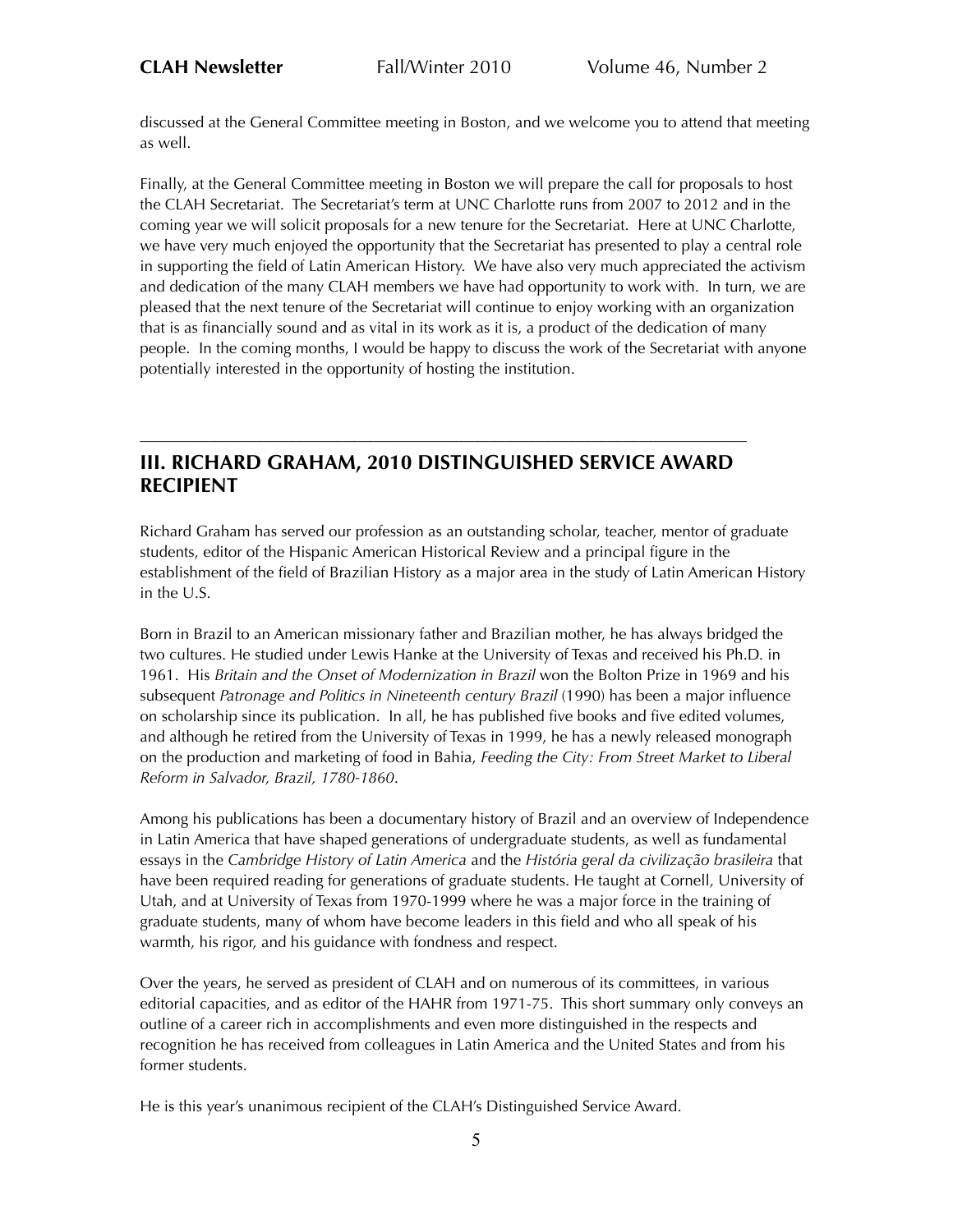# **IV. PROPOSED REVISIONS TO THE CLAH CONSTITUTION & BYLAWS**

––––––––––––––––––––––––––––––––––––––––––––––––––––––––––––––––––––––––––––––

We are submitting below a set of proposed updates to the CLAH Constitution and Bylaws. These are intended to clarify and streamline procedures based on experience and current practice. These proposed revisions have already been reviewed by the General Committee, which now solicits comments and suggestions from members. These can be sent via email to CLAH President Mary Kay Vaughan [\(mkv@umd.edu](mailto:mkv@umd.edu)), and will be discussed at the General Committee Meeting in Boston, which all CLAH members are welcome to attend. At that meeting, the General Committee will approve a final draft of the revised Constitution and Bylaws which will be submitted to a poll of the membership for ratification. The current version of the Constitution and Bylaws can be viewed at: http://clah.h-net.org/?page\_id=21

## **Explanation of proposed revisions, with additions in red:**

**Article IV – Section 1.** Recognizes that the Secretariat term is five years.

*"The officers shall be President, Vice President, and Executive Secretary. The Executive Secretary shall be appointed by the General Committee for an unlimited term a five year term, which may be renewed by decision of the General Committee."*

**Article V – Section 6.** This would be a new section. The intention here is to establish a formal institutional record of action taken or decisions made by the officers outside of the regular meeting. Adding them as addenda to the previous meeting's minutes means that they can be discussed at the next General Committee meeting, where the previous year's minutes are approved by the GC.

*"Actions taken by the General Committee or the Executive Committee of the General Committee outside of the annual meeting shall be recorded as addenda to the minutes of the preceding general committee meeting."*

**Article VI – Section 4.** Clarify the steps for committee officers of either the Regional and Thematic Committee or the General Committee to propose making statements on questions of public policy.

*"Regional and Topical Committees may determine individual positions on issues of public policy by polling their members for a majority opinion. Should the majority of respondents approve the position, the officers of the Regional and Topical Committees shall not, however, make public statements binding on the parent organization without first submitting the proposed statements to the General Committee for mail poll ratification by the membership thereof must then submit the proposed statement to the General Committee for its majority approval. Regional and Topical Committees may not express such positions through an independent organization distinct from the Conference on Latin American History without first submitting the proposed statement to the General Committee for approval. In case of such approval, it shall be clearly understood that the public statement does not represent the position of the Conference on Latin American History. The General Committee may also choose to poll the full membership in the event it wishes to make such a statement on behalf of the organization. Such a statement may only be made if a majority of respondents approve the position."*

**Article VI – Section 5.** Much of this language is archaic and does not clearly express the pattern of practices consolidated across the committees in recent years (e.g. no separate elections for secretaries and chairs, no balloting conducted solely by the committee).

*"a) When new officers are to be elected, members of the Committees will submit nominations nominate candidates for the posts of Chair and Secretary to the Nominating Committee, which will forward them to the Secretariat for the election ballot;*

*b) Balloting by mail poll shall occur, at leas sixty thirty days before the annual meeting of the General Committee;*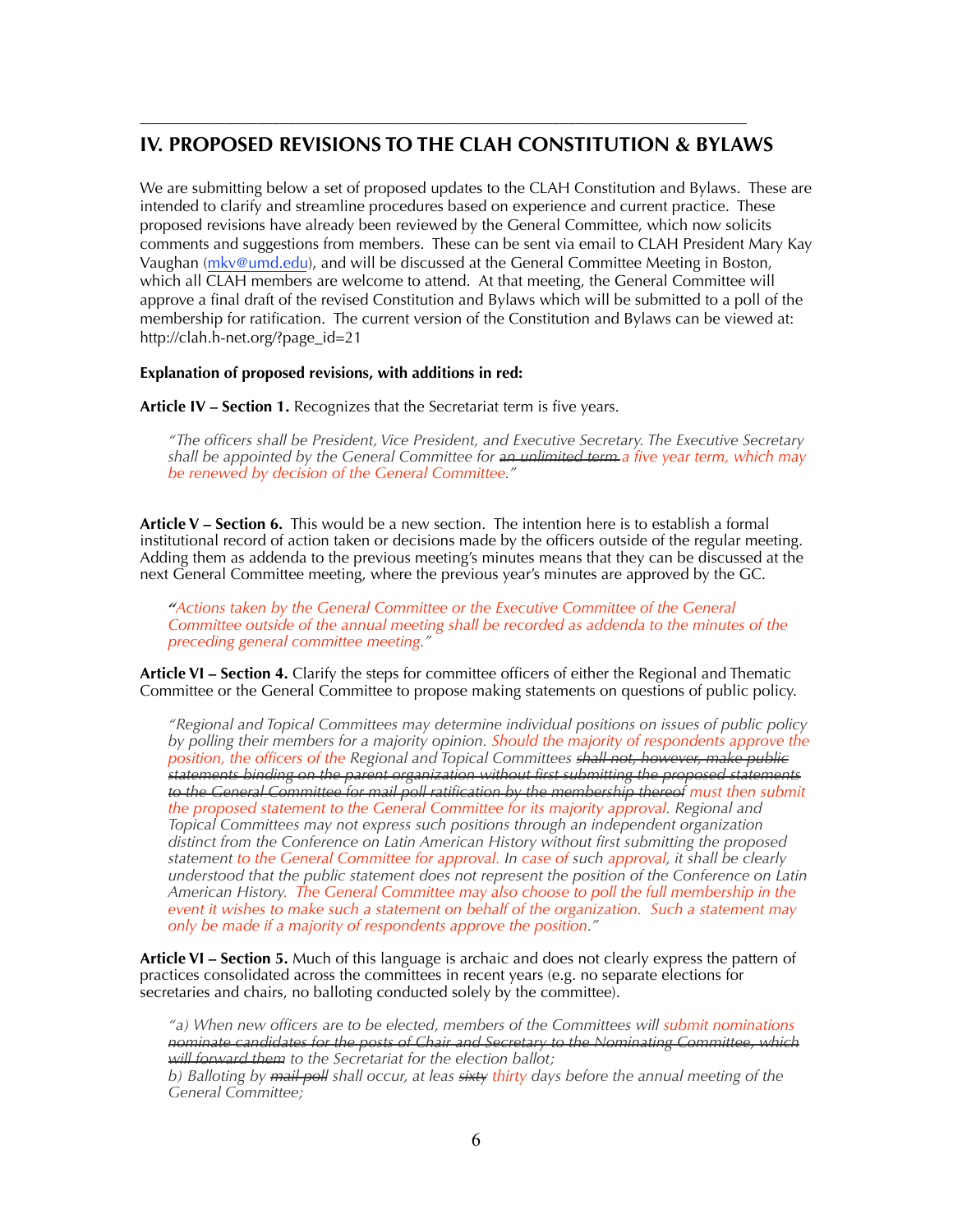*c) The outgoing Regional or Topical Committee chair shall report the names of the new officers to the General Committee;*

*c) Regional and Topical Committees may elect or appoint officers in addition to the Chair and Secretary.*

*d) Terms of all officers shall be two years The elected officer will serve one year as secretary followed by one year as chair."*

**Article VII – Section 1.** Simplifies the language for the electronic services H-Latam provides to the CLAH, recognizing that many of these are now borne directly by the Secretariat.

*"As part of the relationship between CLAH and H-LATAM, the editors of H-LATAM will sit on the CLAH general committee and the President, Vice-President and Executive Secretary of CLAH will sit on the board of H-LATAM. In addition, H-LATAM will provide the means for making available an electronic version of the CLAH Newsletter as well as the CLAH website. The home page links to an electronic version of the CLAH Newsletter which is available only to CLAH members. After one year the Newsletter is available to the general public via the CLAH website. The CLAH membership list and membership application are also available to the general public through the website. In addition, H-LATAM will provide the means for making the CLAH Newsletter, membership list and membership application available though the website."*

**Article VII – Section 2.** Clarifies the number of representatives on the H-Latam editorial board.

*"There shall also be an H-LATAM editorial board, jointly appointed and sponsored by CLAH and H-NET. The board will consist of the CLAH President, Vice-President, and Executive Secretary, the H-LATAM editors, and no more than 20 representatives. Of this maximum number, up to twelve representatives will be appointed by the chairs of regional and standing committees of CLAH."*

**Article VIII – Section 2 and 3.** Simplifies the language about electronic distribution of materials. We believe the practice of having the electronic ballot results read by both the Executive Secretary and the President is sounder than having an unspecified member of the CLAH present. Assuming office "at the end of the meeting" has been our practice.

*Section 2. "Election shall be by majority of mail ballots cast by eligible active members via electronic or paper polling, tabulated by the Executive Secretary in the presence of one other member of the conference and verified by the President at least one month before the annual*  business meeting of the Conference. The election results shall be ratified by the General *Committee, following which those certified as elected shall be considered the officers for the ensuing calendar year and shall assume office during at the end of the annual (January) business meeting of the Conference."*

*Section 3. "...Ballots received cast by December 1 will be counted."*

**Article IX – Amendments to the Constitution and Bylaws, Sections 3 and 4.** Clarifies the language about balloting to reflect the use of the electronic ballot.

*Section 3. "… The General Committee shall make its recommendations at that time, and shall instruct the Executive Secretary to conduct a mail canvass poll of the members to ascertain their approval or disapproval of the proposed amendment."*

*Section 4. "To become valid, amendments to the Constitution must be ratified by a majority vote of members responding to a mail the canvass as specified by the General Committee. Changes, additions, deletions, or amendments of By-laws become valid when voted by a majority present at any business meeting of the Conference, or by a majority vote in a mail the canvass specified by the General Committee."*

#### **Bylaw 2. Reimbursement of Expenses:**

*"The President of the Conference shall be reimbursed for documented expenses in connection with that office"*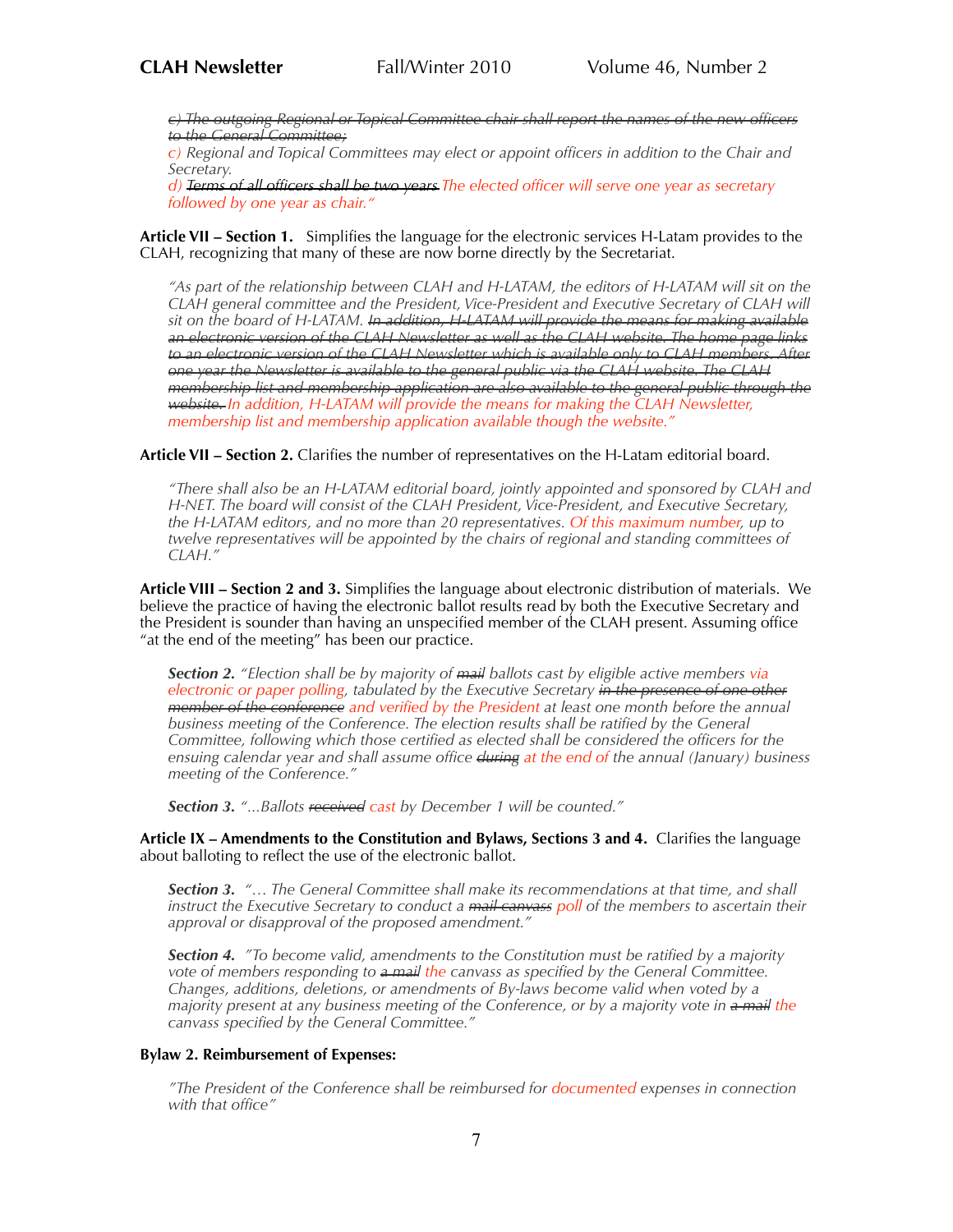#### **Bylaw 3. Duties of the Executive Secretary**

Deleted the language about Regional committee ballots, as it is redundant. Adds expectation that an annual budget will be submitted by the Executive Secretary for approval by the GC.

*"d) Rendering an annual fiscal account of Conference finances for the previous year as well as a proposed budget for the following fiscal year to the members at the annual business meeting; …*

*j) Distribution, upon the request of the Regional Committees, of the election ballots of the Regional Committees in the general mailing of the Conference on Latin American History ballot; j) Circulation of proposed constitutional amendments."*

#### **Bylaw 4. Prizes and Awards**

Updates the stipend values for awards, adds Melville Prize and Mexico Prize, deletes the dates prizes were created as they are not relevant here. Corrects description of the Dean Prize as a prize rather than award.

*"a) Bolton-Johnson Memorial Prize (1956), \$1,000 annually; b) James A. Robertson Memorial Prize (1954), \$500 annually; c) Conference on Latin American History Prize (1960), \$500 annually; d) Distinguished Service Award (1969), \$500 annually; e) Howard F. Cline Memorial Prize (1976), \$500 biennially; f) James R. Scobie Memorial Award(s) (1981), \$1,000 \$1,500 each annually; g) Tibesar Prize, \$500 annually; h) Lewis Hanke Post-Doctoral Award, \$1,000 annually; i) Warren Dean Memorial Award Prize, \$500 biennially; j) Lydia Cabrera Award(s), maximum \$5,000 each; k) Elinor Kerr Melville Prize, \$500 annually; l) Mexican History Prize, \$500 annually."*

––––––––––––––––––––––––––––––––––––––––––––––––––––––––––––––––––––––––––––––

## **IV. SCOBIE AWARD REPORTS**

## **JENNIFER EAGLIN**

MICHIGAN STATE UNIVERSITY

Thanks to the James R. Scobie Award, granted by the Conference on Latin American History, I was able to pre-dissertation research on the contentious implementation of Brazilian ethanol production implemented through the military government's state-led development initiative, Proalcool (Programa Nacional do Álcool) founded in 1975. Placing this program in the historical context of the military dictatorship's domination of Brazilian development from 1964 to 1985, my research explores the contradictions and special circumstances that made Brazil's ethanol industry development possible.

I argue that a closer analysis of the role of engineers, agronomists, refinery owners, plantation owners, and agribusiness, the key actors in the development and implementation of the state-led Proalcool initiative under the authoritarian military government will help expose the State's continued and intentioned manipulations of the sugarcane production process that reestablished and reinforced sugarcane's dominance on the Brazilian agricultural economy.

My preliminary summer research was invaluable to the development of my future dissertation work. Focusing my research at the Arquivo Nacional in Rio de Janeiro, I had the opportunity to extensively explore the Instituto do Açúcar e do Álcool (IAA) Collection. These documents included hundreds of court documents, internal correspondence, and reports between producers, agronomists, and government officials. This research introduced me to the early State efforts to salvage the struggling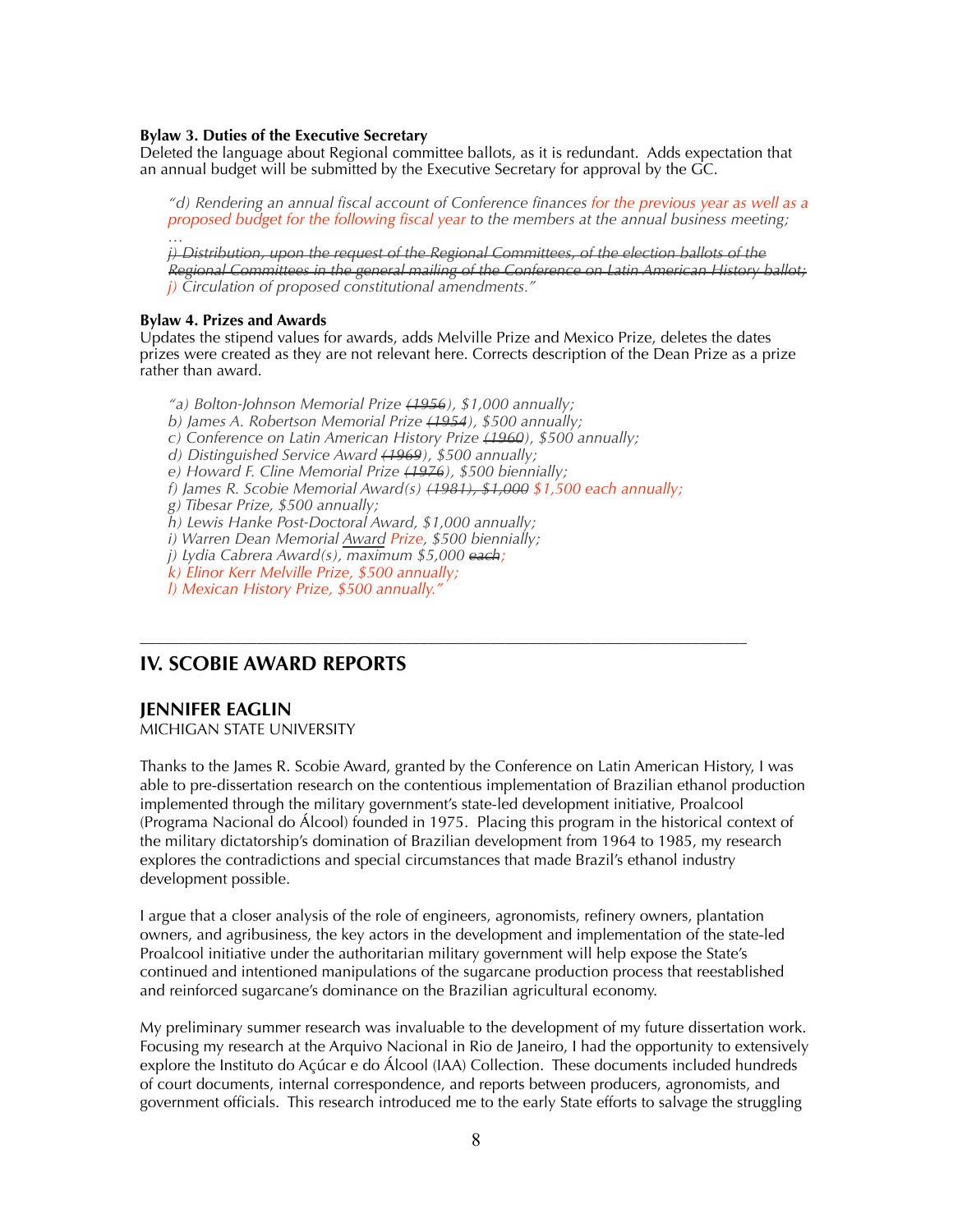sugar industry with ethanol production promotion. What I found was a rich history of state intervention on behalf of ethanol production as a means to limit the devastating boom-bust cycles typical in the sugar industry.

This collection also included archived applications requesting government subsidies to open ethanol refineries in the 1970s and 1980s. These documents helped reveal the way the State valued mechanization in its funding projects as well as a means to centralize and restructure the sugar oligarchy under the ethanol industry. Such preferences predisposed the Centersouth to dominance over the industry, given the higher land and labor costs in the region compared to its northeastern and even northern fluminense competition. This research opened new questions about the means by which the government was able to restructure the sugarcane industry's power structure through the ethanol industry in this period. This is a topic I plan to continue to develop throughout my continued dissertation research.

Beyond my work at the Arquivo Nacional, I had the opportunity to further explore additional archives both in Rio and beyond for future research. Extensive conversations with the archivists at the Arquivo Nacional have confirmed that various military collections that would be valuable to my research are only accessible at the Brasilia archives, Coordenação Regional do Arquivo Nacional no Distrito Federal (COREG). We specifically discussed access limitations and confirmed certain collections that would be available and relevant to my work. As Proalcool was a program under the military government, sourcing issues were of primary concern throughout my research. These confirmations were invaluable so that when I do travel to Brasilia during my dissertation research, I will be prepared for these obstacles and have contacts necessary for assistance in this matter.

Furthermore, I explored the Arquivo Público do Estado de Rio de Janeiro and the Fundação Getulio Vargas' archives at CPDOC (Centro de Pesquisa e Documentação de História Contemporânea do Brasil). While I found the former less helpful for my specific project, the latter will be a valuable source in my continued research. Here, I accessed both the digital and physical President Ernesto Geisel Collection, which includes all the military president's official correspondence documents from 1974-1979. As the military president under whom the Proalcool officially began, an initial search of his archives was fruitful and indicates that it will be a valuable source to express the State's official position on the program and the exact ways in which it viewed the program's importance. In addition, this source will help clarify more of the State's key actors in the program's implementation around whom my future research can continue to expand.

Finally, I had the opportunity to continue to meet several scholars from various relevant fields, including history, economics, and political science in both Rio de Janeiro and São Paulo during my research. These various professors and researchers were invaluable to the success of my summer research, and I plan to continue to work with them in the future throughout my dissertation research process.

Without the Conference on Latin American History's support, this opportunity would not have been possible. My summer research helped refine and solidify my project's direction. It will also provide the foundation for my dissertation grant applications and future dissertation proposal. While I was not able to visit all the archives and research locations I had hoped to reach over the summer, this past summer's work has laid the foundation for my continued research to make contributions to not only Latin American history, but to expanding literature on sustainability projects, economic development, monoculture economies, and more. I would again like to thank the CLAH for providing this opportunity with the Scobie Award.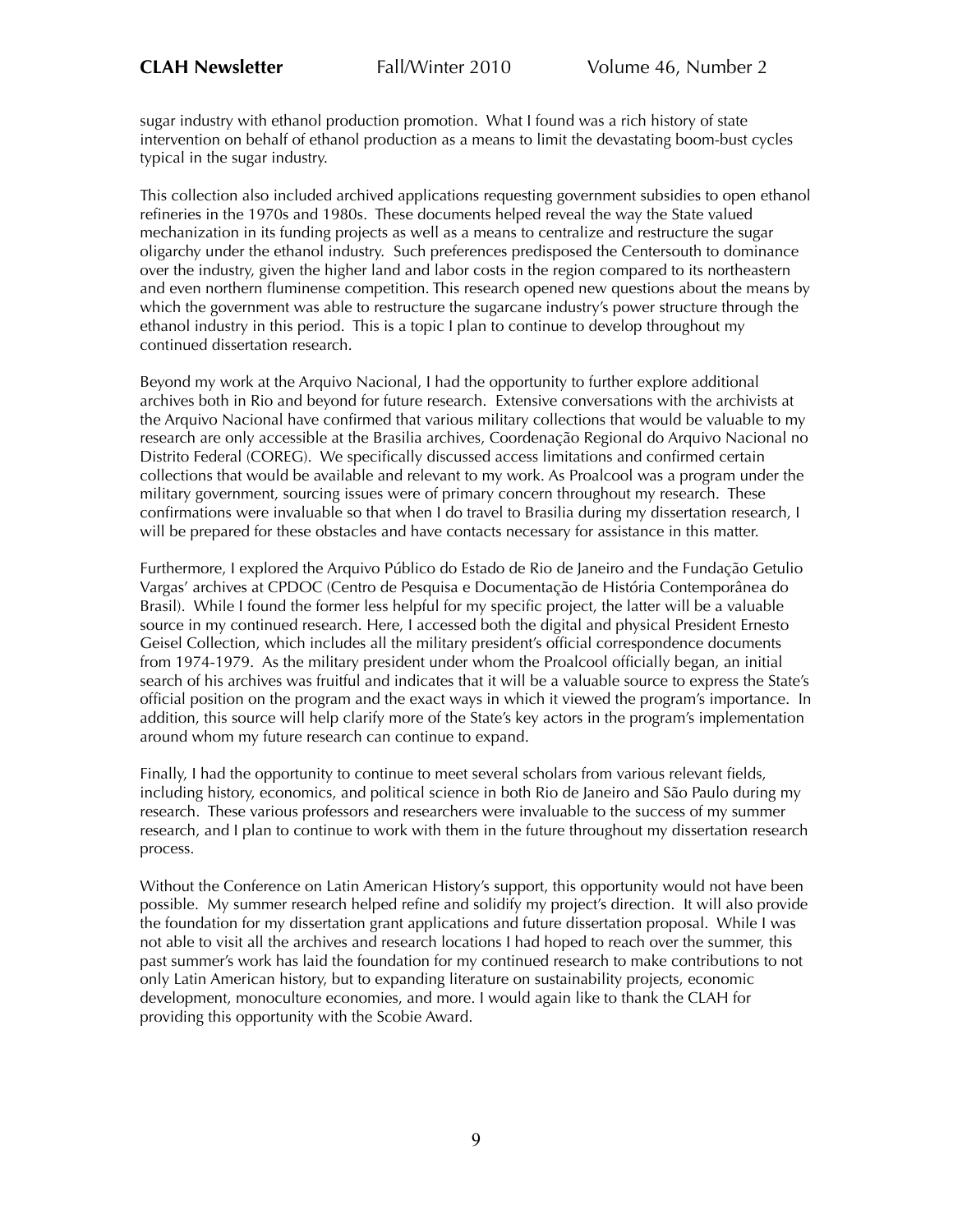## **JASON KAUFFMAN**

UNIVERSITY OF NORTH CAROLINA AT CHAPEL HILL

During the summer of 2010, I spent seven weeks in Bolivia conducting exploratory research to determine the feasibility of a larger dissertation project that will examine state-formation, ecology, and identity in the Pantanal wetlands of Brazil and Bolivia. Combining the techniques of social and environmental history, my dissertation will focus on frontier development during the twentieth century to analyze the ways in which the inhabitants of the Pantanal and adjacent ecological zones came to define a regional network of subsistence and trade that responded to – but also complicated – efforts by both states to hem the region's borders into the broader fabric of their respective nations. Today, the Pantanal is internationally regarded as the "world's largest wetland." Situated at both an ecological and geopolitical frontier, the Pantanal comprises dozens of distinct, micro-ecological zones and boasts a biological diversity that rivals the Amazon. Such wide acclaim is only a recent phenomenon. For most of its postcolonial history, the Pantanal stood as a watery, brackish obstacle to narratives of national progress and Bolivian and Brazilian statesmen saw little intrinsic value in the Pantanal itself. Its importance lay in its geopolitical location at the gateway to the Paraguay River, not in its commercial or agricultural potential. By the end of the nineteenth century, the Brazilian and Bolivian nations knew relatively little about the region, its resources, and its people. My research will examine the process by which both states created knowledge about the region, how they attempted to control it, and what impact their efforts held for the region's inhabitants and its environment. A study of the Pantanal, then, provides a unique opportunity to trace the interconnected historical processes of localized and national identity formation in a contested borderland space.

Through the generous support of the James R. Scobie Memorial Award, I used my time this summer to identify available sources in municipal, provincial, and national archives in Bolivia and Brazil. I spent the bulk of my time in Santa Cruz, Bolivia, conducting research in the archives and library of the Museo de Historia, which operates with the institutional support of the Universidad Autónoma Gabriel René Moreno (UAGRM). The Museo de Historia is Bolivia's most comprehensive repository of documentation for the history of eastern Bolivia from the colonial period until 1910. Its wellorganized catalog allowed me to identify a wide variety of primary sources that will help form the basis of my dissertation research. I focused the most attention on documents that reflected economic activity within the Pantanal region, including scattered land titles and documents produced by the customs office in Puerto Suárez (on the border with Brazil). These documents helped to provide a clearer picture, both of the Bolivian state's presence (or lack thereof) in the region as well as the close commercial and social relationships that developed between Puerto Suárez and the neighboring Brazilian city, Corumbá, in the late nineteenth and early twentieth centuries.

In addition to archival successes, the museum's director, Paula Peña Hasbún, offered valuable guidance during my time there. During my 5 weeks in Santa Cruz, she helped me to establish important institutional and academic contacts with geographers, anthropologists, sociologists, and historians who study the Bolivian Pantanal and eastern Bolivia in general. During my first week, she introduced me to three investigators – Junior Pantoja Abrego, Ariel Villarroel, and José Burela – who work jointly with UAGRM's Centro de Estudios Cruceños and the departmental government to research the historical impact of the transportation corridor between Santa Cruz and the Brazilian border (through the Chiquitanía and the Pantanal). These gentlemen were extremely helpful during my time in Bolivia, introducing me to other scholars interested in the Pantanal and alerting me to primary and secondary source materials. Through my affiliation with UAGRM's Centro de Estudios Cruceños, I participated in "InvestigaCruz," an annual, interdisciplinary conference devoted to the study of eastern Bolivia. This conference helped me to gauge the current trends in social scientific research in eastern Bolivia and provided further opportunity for me to establish academic contacts.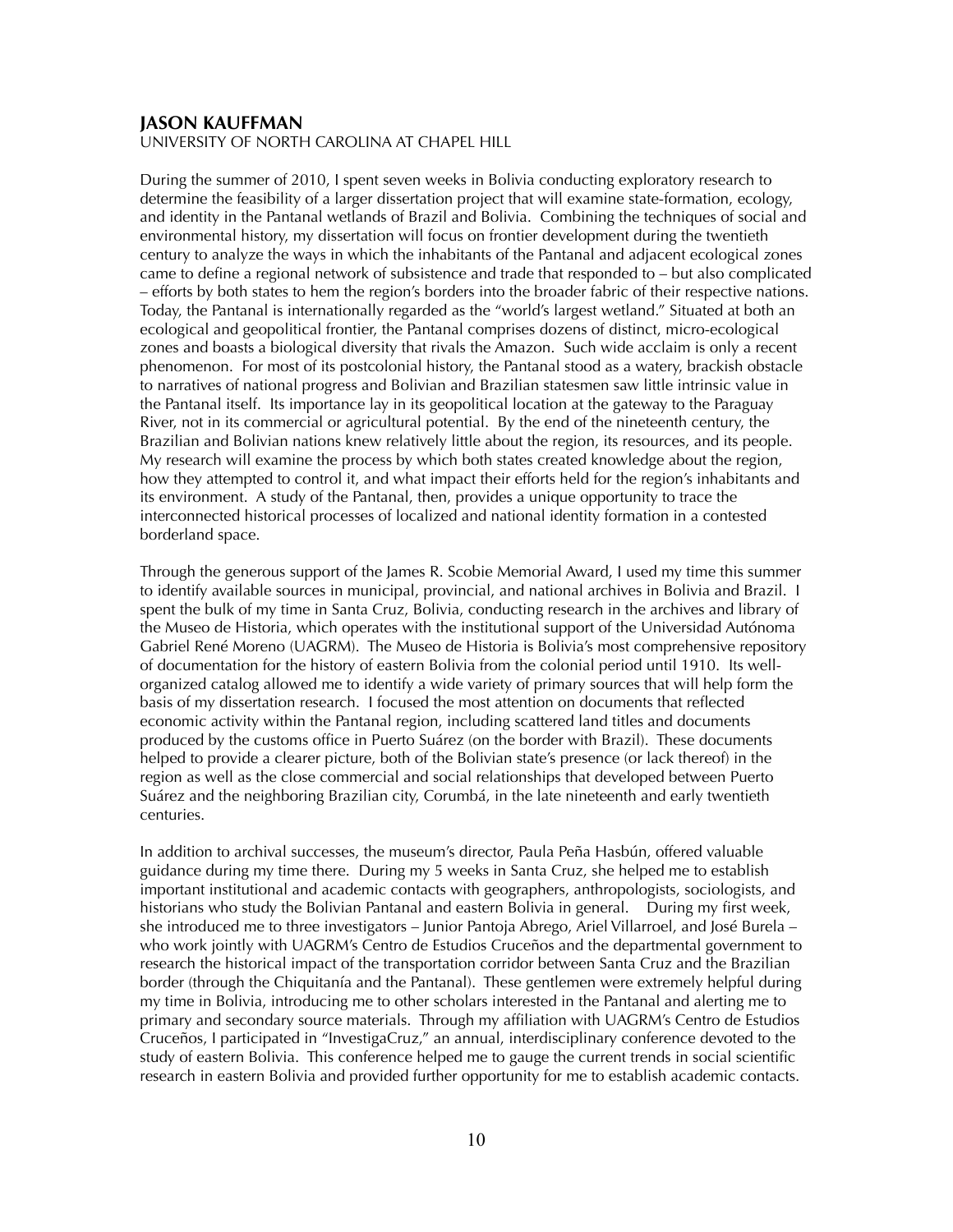I used a week of research at the Archivo y Biblioteca Nacionales de Bolivia (ABNB) in Sucre to conduct a methodical inventory of the archive's catalogued holdings relating to the Pantanal region specifically, as well as the province of Chiquitos. While the archive in Santa Cruz houses documents mostly from the nineteenth century, the ABNB contains a wealth of information on the activities of the customs office in Puerto Suárez during the first four decades of the twentieth century. These holdings will allow me to piece together a fuller picture of the region's economic activity between 1900 and 1940. During my last week in Bolivia, I traveled from Santa Cruz de la Sierra across the Chiquitanía to the border towns of Puerto Suárez, Puerto Quijarro, and Corumbá, Brazil. On this trip, I witnessed firsthand the social geography and continued isolation of the region. I was also able to visit the university library at the Pantanal campus of the Universidade Federal de Mato Grosso do Sul as well as the Instituto Cultural Luis de Albuquerque (ILA), both in Corumbá. At the ILA, I located and digitally reproduced annual reports of the Comisión Mixta Ferroviaria Boliviano - Brasileña (CMFBB), the bi-national organization tasked with constructing the railroad between Corumbá and Santa Cruz in the 1930s and 40s.

My research experiences this summer have allowed me to define my research questions and agenda with greater precision but have also made clear the considerable methodological challenges that I will face if I choose to pursue them for my dissertation project. The Pantanal's location at the crossroads of three modern nations makes examining its history as an integrated whole a formidable task. The shifting boundaries of administrative and jurisdictional authority throughout the region's history mean that documentation remains decentralized in municipal, provincial, and national archives in both countries. Whereas I originally thought my dissertation would center on provincial archives in Santa Cruz, Bolivia, and Cuiabá, Brazil, my initial research and conversations with archivists have made clear that archival research for my project will require a more complex research agenda. In Bolivia, I plan to visit the archives of the Ministerio de Relaciones Exteriores in La Paz and the private collections of the late Juan Rivero Torres – an engineer and key figure in the development of eastern Bolivia – in Cochabamba. In Brazil, I plan to consult documentation at the state archives of Mato Grosso and Mato Grosso do Sul as well as other collections at the archives of the Ministério das Relações Exteriores (Rio de Janeiro), the Arquivo Histórico do Exército (Rio), and the Museu Ferroviário de Bauru (São Paulo state).

Although I now have a clearer picture of the methodological and logistical challenges I will face as I carry out my research, I remain convinced that my dissertation raises important historical questions about the role of the environment in the formation of local and national identities. The new questions that have resulted from my exploratory research this summer have heightened my interest in the region and its history. At present, I am continuing to work with my academic advisers to further define the scope of my project and I anticipate that future short-term trips to Brazilian archives will allow me to identify sources for the Brazilian Pantanal before beginning a more extended period of dissertation research in 2012. Again, I offer my sincere thanks to the Conference on Latin American History for helping to make this research trip possible.

# **JENNIFER SCHAEFER**

EMORY UNIVERSITY

During Argentina's last military dictatorship (1976-1983), the activities and alliances of young people were a particular target for the rhetoric and harsh repression of the military. My dissertation will examine Argentine youth culture during this period, focusing on those referred to as "youths" ("jóvenes") either in their own self-conception or in the rhetoric of the military government. Areas of investigation include association with the rock nacional movement, participation in the festivities of the 1978 World Cup held in Buenos Aires, military service during the Malvinas War, and membership in student organizations at Argentine Universities. Analysis of these areas of youth participation will bring to light the role of the construction of "youth" in the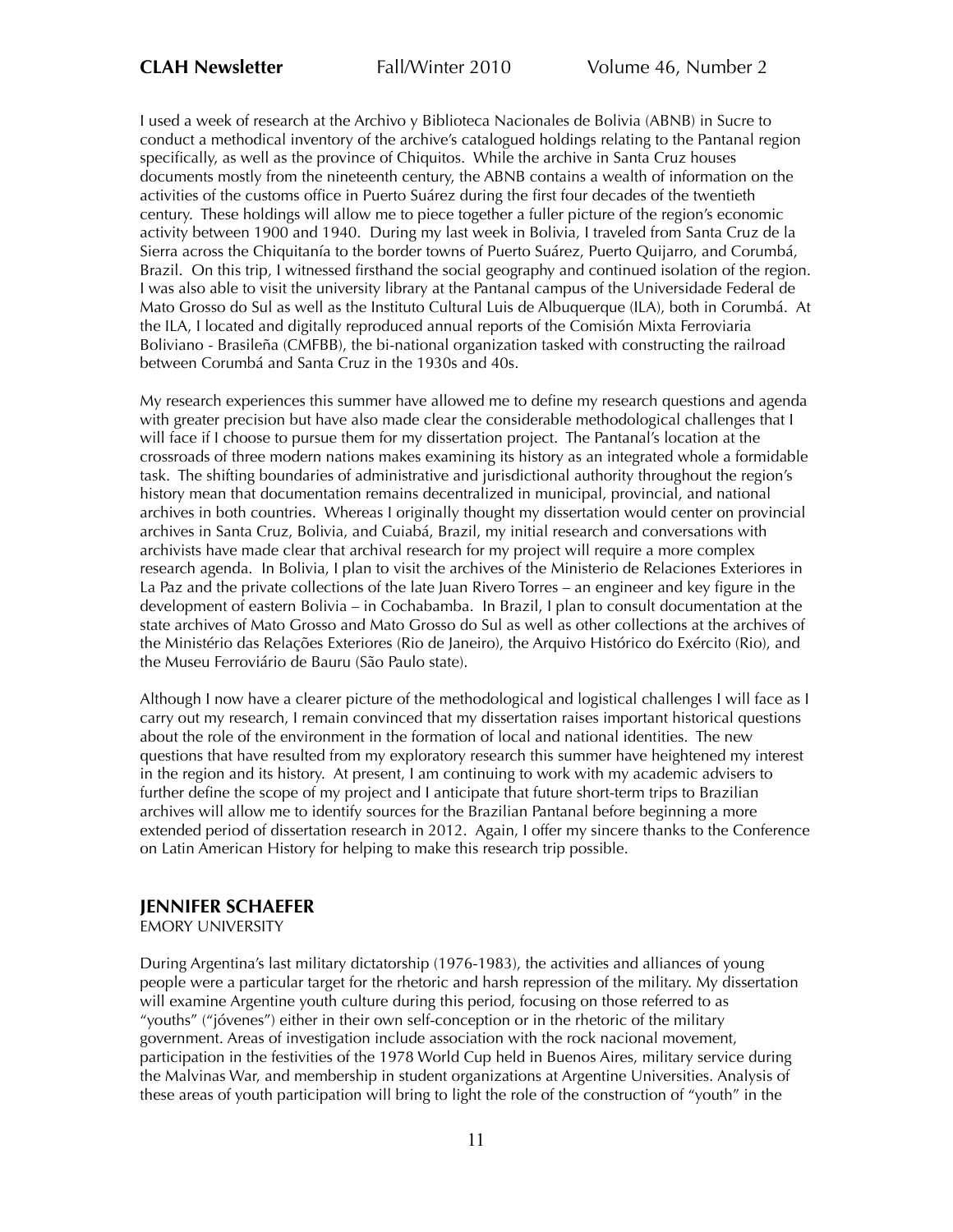military dictatorship's national project and reveal how young people established modes of participation outside of the restrictive script of the last military dictatorship.

Thanks to the support of the James R. Scobie Award, I was able to spend two months in Buenos Aires, Argentina. At this preliminary stage of my project, I focused on conducting archival research and establishing relationships with Argentine academics whose work relates to my own. Locating new archives of magazines and newspapers and speaking with academics, I was able to determine the feasibility of specific aspects of my project. I not only laid the groundwork for future investigation into film and television sources from the period but also fostered the connections necessary to begin a compilation of oral histories.

At the Biblioteca Nacional and the Biblioteca del Congreso, I located several nearly complete collections of magazines including the youth-oriented publication Humor Registrado. Beginning in 1978, it featured comics and satirical articles, sometimes subtle and sometimes salacious, that parodied and commented on cultural, political and social affairs – including rock nacional concerts – in ways that more mainstream publications did not due to fear of censorship. At the Biblioteca Nacional, I also located Para Ti, a women's magazine that includes articles on the participation of women in the rock nacional movement, the 1978 World Cup and the Malvinas War. Generally citing the involvement of women as the wives and mothers of those involved in the events, they illustrate the secondary role that women held in the formation of images of youth during this time. At the Centro de Documentación e Investigación de la Cultura de Izquierdas en Argentina (CeDInCI), I found newsletters of student organizations – both internal to the groups and intended for the public – at Argentine universities in the years preceding the dictatorship. Because of increased cultural restrictions after 1976, few were produced after this year. However, these earlier bulletins provide me with a starting point for understanding the drastic changes that these groups underwent during the dictatorship.

In addition to conducting archival research, I was also able to meet with several professors in Buenos Aires. I spoke with Professor Hernan Dobry of the University of Palermo, a former journalist who provided me with suggestions for secondary literature on the subjects and offered to put me in touch with figures in the rock nacional movement and former soldiers of the Malvinas War. I also met with Dr. Mirta Varela, professor at the University of Buenos Aires, to discuss available television sources for my project. She is in the process of organizing a television archive at the University of Buenos Aires that will include this period and invited me to visit there next year when it is more complete.

Dr. Valeria Manzano offered advice on archives to explore in future research trips as well as ways to locate elusive copies of the rock magazine Pelo, a source that is essential for my research into the rock nacional movement. Dr. Mariano Ben Plotkin, president of the Instituto de Desarollo Económico y Social (IDES) not only helped me to define the scope and relative importance of the different topics I will address in my dissertation, but also offered to put me in contact with several other academics associated with IDES when I return to Buenos Aires.

I was also able to travel to Montevideo, Uruguay to conduct research in the National Archives at the Biblioteca Nacional de Uruguay. Here, I located press articles concerning the transport of Argentine soldiers captured by the British through Montevideo during the Malvinas War as well as coverage of several concerts in Montevideo given by Argentine rock nacional musicians.

My research in Buenos Aires and visit to Montevideo this summer opened new areas of investigation that I will explore in the future, including further study of the restricted operation of student organizations abroad during the dictatorship and representations of young people in television. Contacting participants in the rock nacional movement and the Malvinas War will prove invaluable as I deepen my inquiry into youth culture in this historical moment. As I continue to conduct research in Argentina, I hope that placing my seemingly disparate areas of research in conversation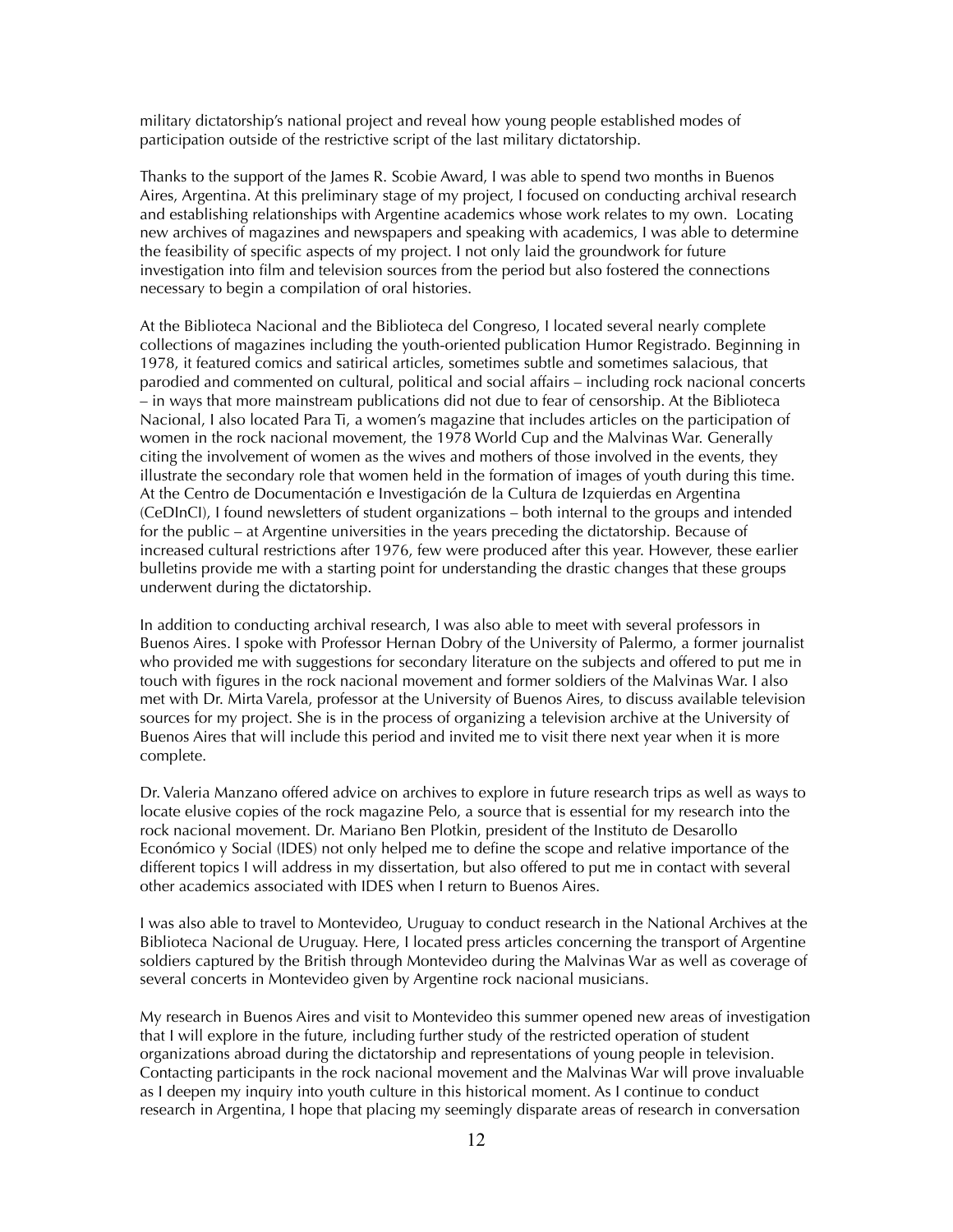with each other will allow me to trace youth involvement both in support of and opposition to the last military dictatorship. This project will not only show the ways in which young people found avenues to express themselves culturally and politically during a particularly tense political moment, but also reveal the central preoccupations of the government and the rest of the population as their fears and expectations for the Argentine nation state were mapped onto young people as the "future" of their country.

I would like to close by thanking my dedicated professors at Emory University, Drs. Jeffrey Lesser and Yanna Yannakakis, for encouraging me to expand the limits of my project and for their insightful guidance on my research. I would also like to thank Dr. Raanan Rein who has offered valuable feedback and put me into contact with colleagues in Buenos Aires. I would like to express my appreciation to my masters adviser, Dr. Dain Borges, and undergraduate advisor, Dr. James Green, for overseeing earlier versions of this project. Finally, I would like to offer my appreciation to the Conference on Latin American History and the Scobie Award Committee for providing me with the assistance necessary to conduct this research.

## **LYNSAY B. SKIBA**

#### UNIVERSITY OF CALIFORNIA, BERKELEY

With the generous support of the Conference on Latin American History's James R. Scobie Memorial Award, I spent six weeks in and around Buenos Aires exploring the feasibility of my proposed dissertation on law, legal practice, and political struggle in 1970s Argentina. My project will analyze Argentina's experiences in order to better understand the nation's legal and political history in a global context of revolution, reaction, and competing views of rule of law. Animating my research is a series of questions that helped to guide me during my trip: What were the contending models of law and legal practice circulating in 1970s Argentina? How did they relate to and interact with contending models of social justice and political action? Finally, what relationship existed between Argentine legal practice and political action on the one hand, and broader regional and global legal and political trends on the other?

My objective this summer was to test both the answerability and the utility of this line of inquiry. I was driven as well by methodological questions. While I planned to center my study on the 1970s, I had not defined the time frame or conceptual framework in which to contextualize the turbulent decade. I was also interested in identifying the branch or branches of law and legal practice I might examine most closely. Finally, I hoped to find sources from lawyers representing a range of political affiliations in an effort to complement existing studies on progressive legal culture and practitioners.

I am extremely grateful to the individuals and institutions that made my time in Argentina so fruitful. I began my trip looking for court documents in judicial archives in greater Buenos Aires and other jurisdictions. I spoke with archive staff members who explained the steps necessary to access case files, and I tested out the request process. I am confident that I will be able to see many illuminating criminal and human rights-related documents when I return to Argentina to continue my research. I also spent significant time in the library and archives of the Universidad de Buenos Aires (UBA) law school. There I examined sources from across the political spectrum which highlight, among other things, leading lawyers' reactions to key political moments and connections to lawyers and legal groups outside of Argentina. Archives of non-governmental organizations also proved to be incredibly helpful. For instance, I explored Memoria Abierta's Oral Archive collection "Abogados: Derecho y Política," which contains dozens of interviews with attorneys from a range of political backgrounds. At the Asamblea Permanente por los Derechos Humanos, an active human rights organization that was founded in the 1970s, I learned about the sorts of available documents – from press releases to habeas corpus materials – produced by legal practitioners. The documents I obtained from the Archivo Provincial de la Memoria in the city of La Plata provided a very different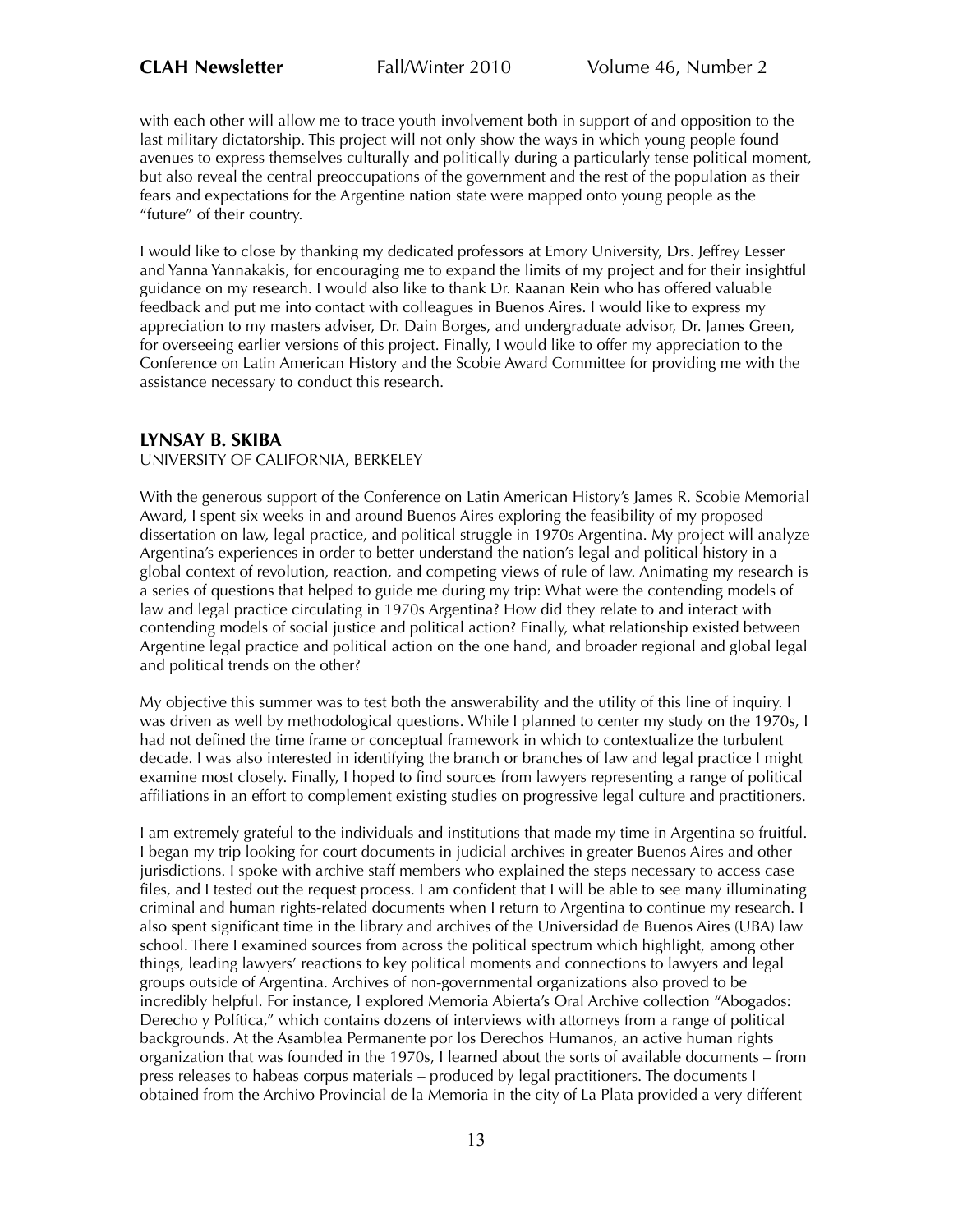perspective on legal practices, containing police intelligence assessments of lawyers' activities. In addition to visiting archives, I met with researchers, scholars, and attorneys. They provided invaluable bibliographic guidance, information on additional promising archives, and the names of attorneys to interview in the future about their work during the 1970s.

I am very grateful to the Conference on Latin American History and the Scobie Award Committee, whose support has allowed me to further develop and refine my dissertation topic. Based on the information I collected this summer, I will place particular emphasis on lawyers' interventions in the areas of national security and individual rights. Accordingly, though centered on the 1970s, the analysis will open in the 1960s with the clash of revolutionary and counterinsurgency politics and close in the 1980s with the emergence of a new form of human rights politics in democracy. To structure my study, I will trace lawyers' strategies, and the divergent interpretations of the law that undergirded them, in at least four areas I learned were critical: the courtroom, the (law school) classroom, the media, and international affairs. I thank the Conference on Latin American History for making these advances possible.

## **BRANDI TOWNSEND**

### UNIVERSITY OF MARYLAND

During June and July of 2010, I traveled to Santiago, Chile, with generous help from CLAH's James R. Scobie Memorial Award to conduct preliminary research for my dissertation. This time in the field helped me identify sources, make valuable contacts, and give further shape to my research questions. I will research how gender influenced the experiences and memories of political prisoners of Augusto Pinochet's military dictatorship. I ask how a history of mass repression, collective violence, and social recovery shaped individual experiences and memories, and how individual experiences shaped public debate. My research will draw on interviews I conduct, as well as recorded interviews and written documents held by national archives and human rights NGOs. I analyze how the ideas about gender of feminist groups and human rights organizations and their mental health teams influenced individual and collective narratives of political violence.

My research asks how gender shaped the ways in which survivors reconstructed their senses of self —and their relationships to their families, political parties, and the Chilean nation—in the aftermath of political violence. How did violence change survivors' ideas about what it meant to be a woman, man, mother, wife, husband, father, militant, or leader? In my preliminary research, I have found that both the feminist movement of the 1970s and 1980s and mental health professions' understanding of torture had a strong impact on what people felt they could talk about, how, and when. During the dictatorship, human rights NGOs provided people affected by the regime's violence with legal aid and human rights education. These organizations also had teams of mental health professionals who worked with survivors and their families. Through individual and family therapy, survivors learned mental health strategies for understanding what happened to them, how to recover from and integrate those experiences into their lives, and how to rebuild their senses of self. Like mental health concepts, feminist discourse promoted reclaiming the mind and body from the dictatorship. In the 1980s, the feminist movement grew in Chile, and feminist organizations held workshops and circulated bulletins that denounced the dictatorship's violence and educated women about feminist philosophy and their bodies and sexuality. Scholars have suggested that it is largely because of the feminist movement that Chilean women have been much more likely than men to speak in public about their experiences with sexual torture under the regime.

Analyzing the threads Chilean men and women wove into their narratives of violence and recovery will demonstrate how gendered subjectivities are recreated in the aftermath of trauma, when survivors' senses of self and relations to others are disrupted. It will also demonstrate how survivors rebuild their senses of family, community, country, and politics. For example, Chilean mental health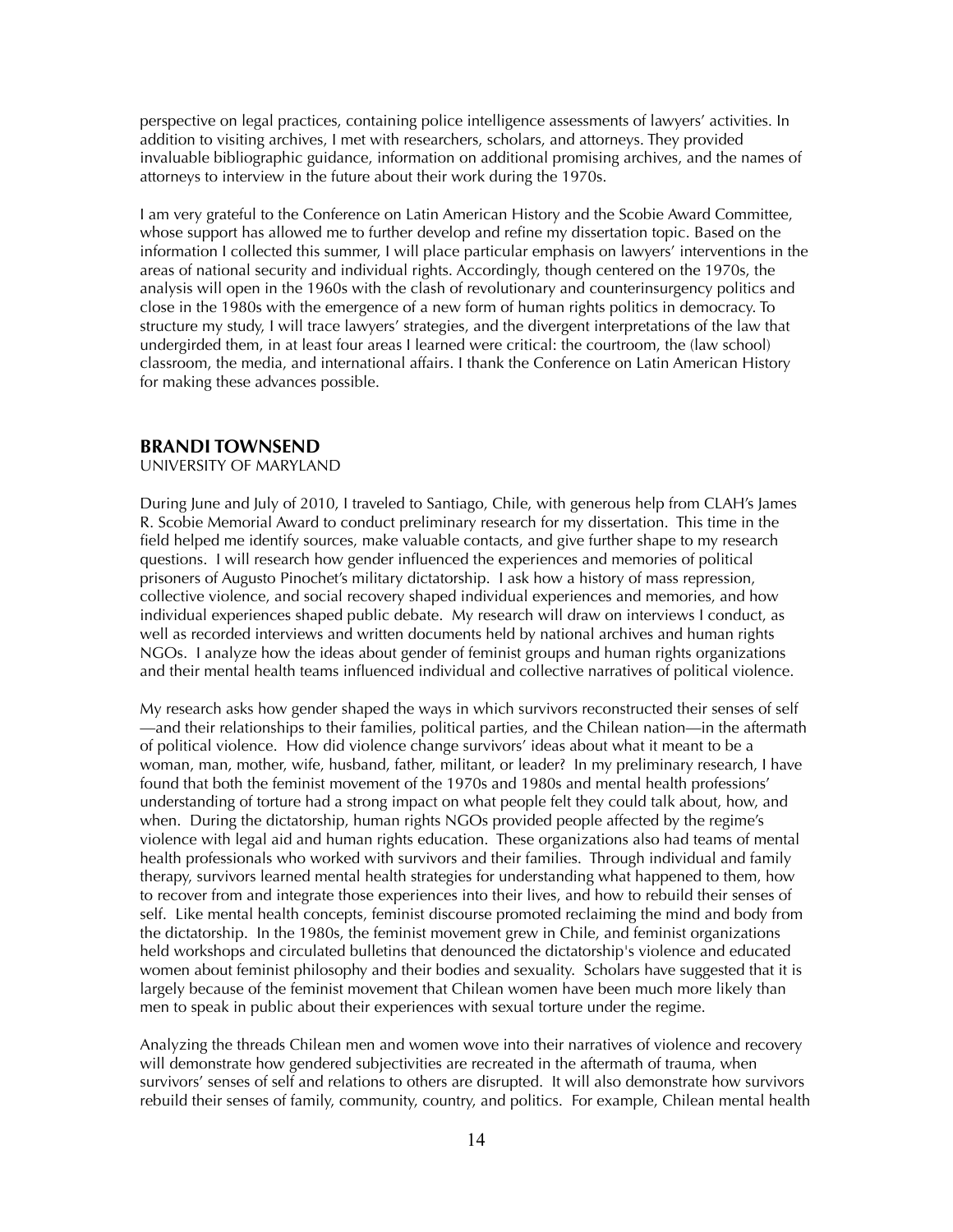professionals reported that many political prisoners' wives claimed to have felt more independent and self-confident when they were forced to become the breadwinners in their husbands' absence. Husbands and fathers who returned often reacted to the disruption of old gender dynamics with exacerbated patriarchal attitudes. My project will trace how therapy sessions, consciousness-raising workshops, and other mental health and feminist interventions contributed to the gendering of human rights discourse and practices and influenced how men and women spoke publicly and privately about their experiences.

It was because of the documents I found during my research trip that I decided to center my project on the discourses and practices of feminism and mental health, as well as their interactions with survivors, within the broad range of voices that opposed the dictatorship. This will allow me to see not only how the reconstruction of the private self became such an essential aspect of how survivors personally recovered from the regime's violence, but also how it shaped how they spoke publicly about the past. To determine how NGOs and their mental health professionals influenced survivors' reckoning with and narration of the past, I analyze a variety of organizations across several distinct historical moments. I examine the mental health interventions of two major Chilean human rights NGOs: the Christian, center-left Fundación de Ayuda Social de Iglesias Cristianas (FASIC), and the Corporación de Promoción y Defensa de Derechos del Pueblo (CODEPU), a secular organization on the far-left end of the political spectrum. In addition, to assess the impact of the feminist movement on survivor narratives, I will research the organization Mujeres de Chile (MUDECHI), comprised mainly of working-class women from a variety of left-wing parties, and the middle-class feminist La Morada. I trace the historical changes in the discourses these organizations used during four periods: the 1970s, a moment of historical rupture and violence; the 1980s, a moment of both continued violence and aperture for protest; the 1990s, a moment of transition to democracy and coming to terms with the past; and the period 1998-2004, from Pinochet's arrest to the creation of the National Commission on Political Imprisonment and Torture, during which there was a renewed attempt to deal with the past. By looking across time periods, I expect to see changes in the strategies for coping that human rights and mental health workers offered survivors and their families, as well as changes in how feminist organizations fought against both dictatorship and patriarchy.

During my time in Chile, I established contacts with organizations that have created oral testimony archives at former detention centers (Villa Grimaldi Peace Park and Londres 38) and at the Museo de la Memoria y Derchos Humanos. These institutions hold around 225 oral interviews on 70 hours of video with 100 interviews transcribed. When I return to the field, I will look to these interviews for similarities and differences in how men and women tell their stories and how human rights, mental health, and feminist discourses are reflected in the narratives. Additionally, colleagues at each of these centers have agreed to introduce me to survivors willing to speak to me about their experiences, and I hope to interview them and other survivors. I found that existing oral interviews have focused on arrest, torture, and life in prison camps. My interviews will explore how survivors recovered and rebuilt their lives after torture and imprisonment, while still letting interviewees set the agenda for our conversations.

With this research, I hope to show that the work of both grassroots feminist organizations and mental health professionals associated with human rights organizations contributed to the process of recovery from political violence in Chile and to how survivors remember and talk, publicly and privately, about the past. Focusing on these forms of non-armed resistance will help us understand how human rights were socially constructed in a historical context in Chile—rather than occurring in a vacuum as universal principles—and how human rights struggles were imbued with ideas about gender.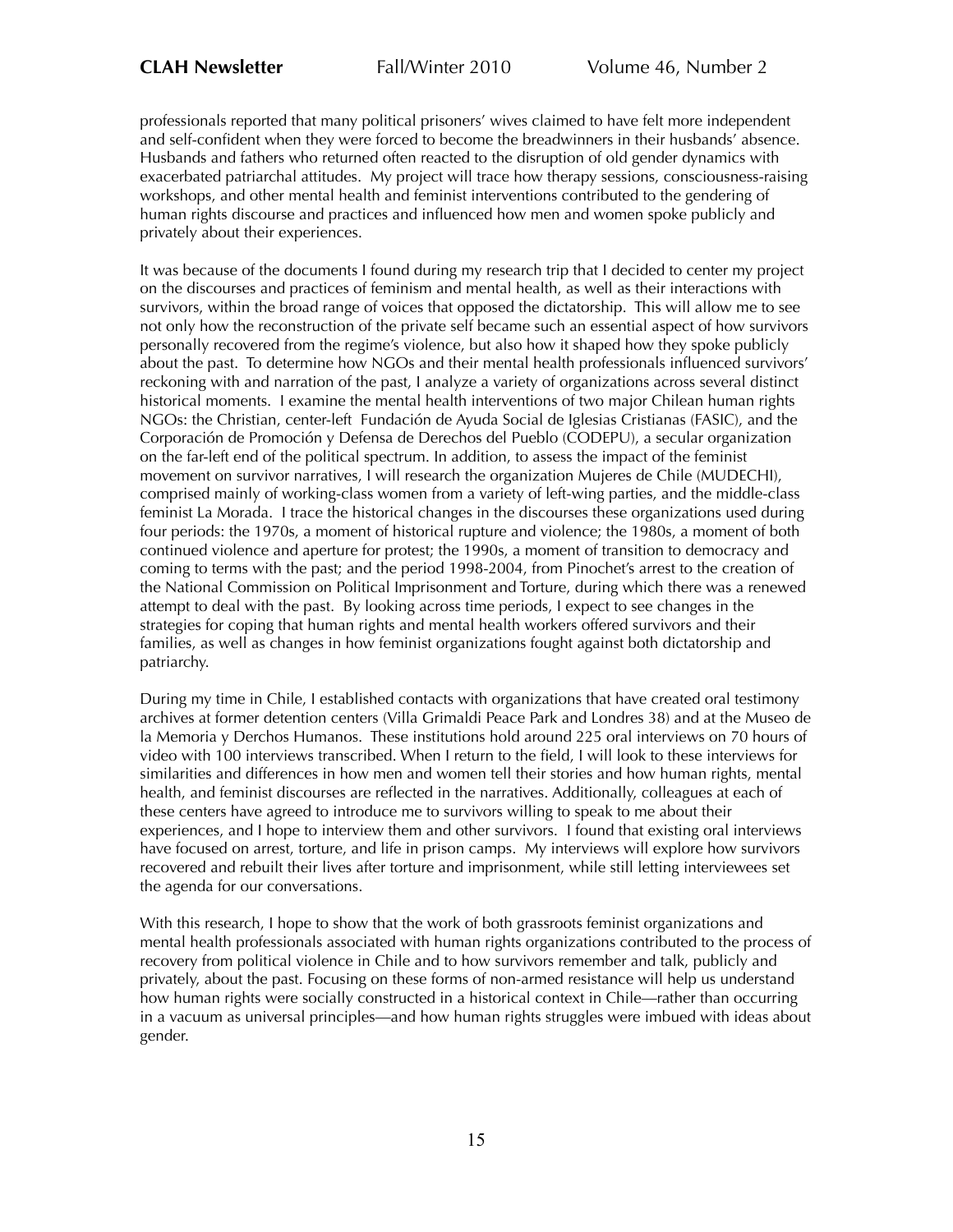# **VI. JOB ANNOUNCEMENTS**

## **EMORY UNIVERSITY**

Emory University invites applications for a tenure-track Assistant Professor position in Latin American History to begin in Fall 2011. Ph.D. required. Area is open. Possible thematic emphases include, but are not limited to, empire, colonialism, postcolonialism, and identity formation (especially national identity, ethnicity, gender and race). Candidates must demonstrate the promise of a distinguished career in research and teaching at both the graduate and undergraduate levels. Teaching responsibilities will include a broad spectrum of courses. Applicants should send a letter of interest, curriculum vitae, three letters of reference, and a writing sample to: Chair, Latin American History Search Committee, Emory University, Atlanta, GA 30322. Review of applications will begin November 15, 2010. Emory University is an EEO/AA employer.

––––––––––––––––––––––––––––––––––––––––––––––––––––––––––––––––––––––––––––––

# **VII. ANNOUNCEMENTS**

## **DAVID L. BOREN SCHOLARSHIPS**

The applications for the 2011-2012 National Security Education Program's David L. Boren Scholarships for undergraduate students and Fellowships for graduate students are now available at <http://www.borenawards.org>. Boren Awards provide unique funding opportunities for U.S. students to study in Africa, Asia, Central & Eastern Europe, Eurasia, Latin America, and the Middle East, where they can add important international and language components to their educations.

––––––––––––––––––––––––––––––––––––––––––––––––––––––––––––––––––––––––––––––

Boren Scholarships provide up to \$20,000 for an academic year's study abroad. Boren Fellowships provide up to \$30,000 for language study and international research. The application deadline for the Boren Fellowship is February 1, and the deadline for the Boren Scholarship is February 10. Please contact the Boren Awards staff at boren@iie.org or 1-800-618-NSEP with any questions.

# **FULBRIGHT SCHOLAR PROGRAM**

The Fulbright Scholar Program offers U.S. faculty, administrators and professionals grants to lecture or do research in a wide variety of academic and professional fields, or to participate in seminars. For information on Fulbright Scholar Awards, consult our website at [www.cies.org](http://www.cies.org/) for descriptions of awards and new eligibility requirements. If you are interested in requesting materials, please write to [apprequest@cies.iie.org](mailto:apprequest@cies.iie.org).

Athena Mison Fulay Program Officer -- Outreach and Communications Fulbright Scholar Program Council for International Exchange of Scholars 3007 Tilden Street, NW, Suite 5L Washington, DC 20008-3009 tel: + (202) 686 6242 fax: + (202) 362 3442 email: [afulay@cies.iie.org](mailto:afulay@cies.iie.org) [www.cies.org](http://www.cies.org/)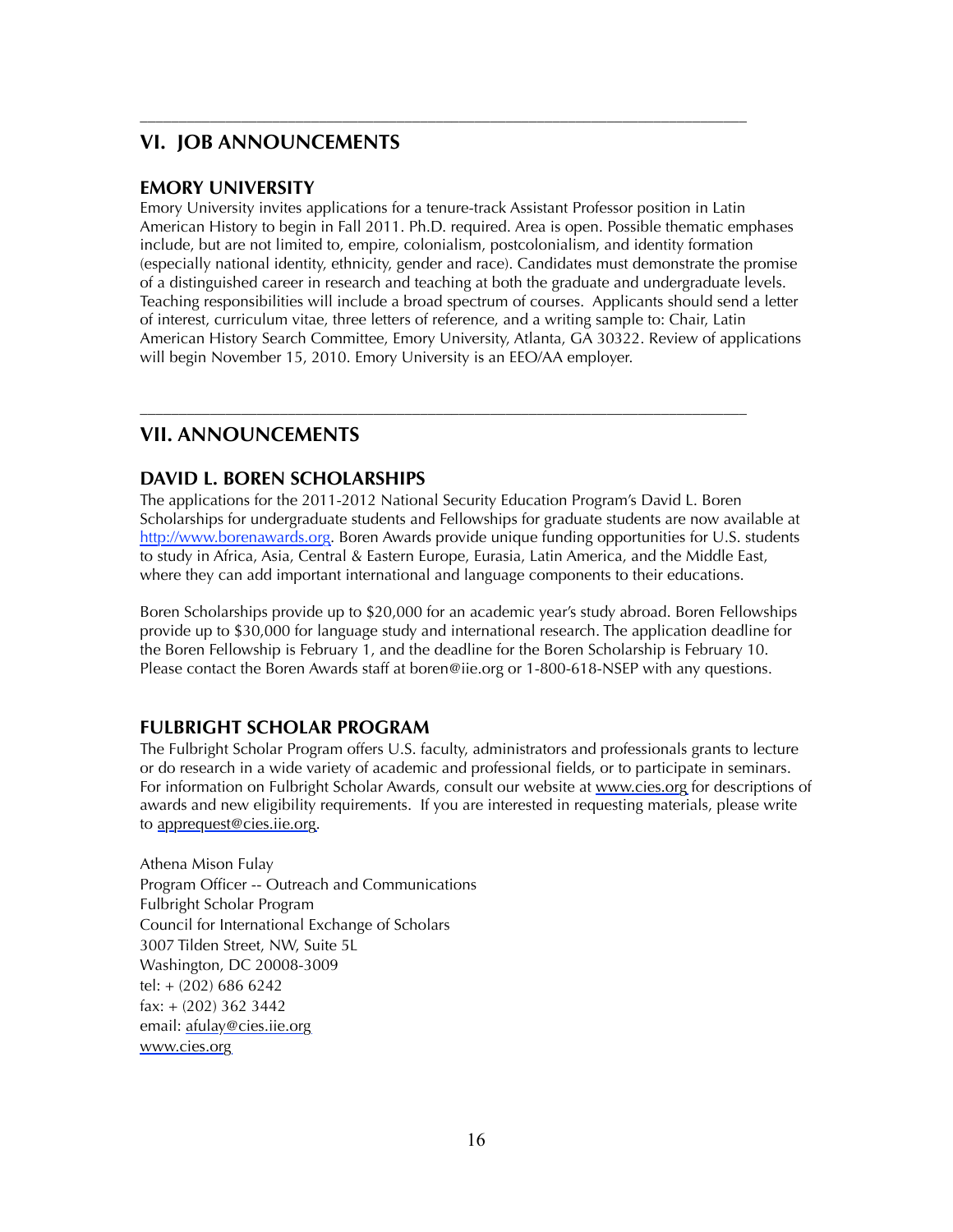# **RIVER OF JANUARY – RIO DE JANEIRO THROUGH THE EYES OF ITS WRITERS**

With a view to the forthcoming international events to be hosted by Rio and the accompanying interest they will attract, I have embarked on the translation of twelve books that reflect the customs and life in the city over the past 200 years as seen by the writers who lived and worked here. The books present the texts in bilingual versions; they include an introduction with the historical context, detailed endnotes and illustrations by contemporary *Carioca* artists. The first book of the series, "The Enchanting Soul of the Streets" (a collection of essays by João do Rio) was launched at the Brazilian Academy of Letters on May 6. The second of the series "Memoirs of a Militia Sergeant" by Manuel Antonio de Almeida will be launched at the *Paço Imperial* in August. The third volume, Machado de Assis' short novel "The Old House", will be launched in October, accompanied by an essay by John Gledson. Due to the complexities of the sponsorship system, ensuring continuity can be a struggle. I nevertheless plan to cover the entire period, from 1810 to 2010. Works from the 20th century will hopefully include plays, novels, *crônicas* and poetry by authors including Nelson Rodrigues, Marques Rebello, Ruben Braga, Carlos Drummond de Andrade and Carlos Heitor Cony; I plan to represent the 21<sup>st</sup> century with a bilingual version of João Paulo Cuenca's 'Corpo Presente'. I have complimentary copies of the first volume available for scholars in related areas; please feel free to email me with your request at [markcarlyon@gmail.com](mailto:markcarlyon@gmail.com). Should the supply of complimentary copies expire, I will send available links to online booksellers who have the item in stock.

# **VIII. NEWS FROM MEMBERS**

#### **Stephen Andes**

University of Texas of the Permian Basin Publications:

"El Cristo Rey Conservador: la alianza tácita entre católicos y conservadores chilenos y el conflicto religioso de México, ca. 1926- 1929" in Jean Meyer, ed., Las Naciones frente al conflicto religioso en México (Mexico City: Tusquets Editores, 2010).

––––––––––––––––––––––––––––––––––––––––––––––––––––––––––––––––––––––––––––––

## **Hernán Horna**

Uppsala University, Emeritus Publications: Hernán Horna, "Asiatic Migrations to the Andean Zones," Collected Writing of Asia-Pacifics Studies, Vol. 6 (Peking, China: Peking University Press, 2009), pp. 140-149.

Hernán Horna, La Conquête des Amériques: Vue par les Indiens du Nouveau Monde (Paris, France: Renaud-Bray, 2010).

Promotions, Appointments, Transfer and Visiting Professorships 2010, Professor Emeritus

Institutional News: In 2010, The Forum for Latin American Studies was founded at Uppsala University, Sweden.

#### **Asunción Lavrin**

Arizona State University, Emeritus

Publications:

Reseña del texto Jocelyn Olcot, Mary Kay Vaughan, Gabriela Cano (eds.), Sex in Revolution. Gender, Politics, and Power in Modern Mexico en: Historia Mexicana, vol. LVIII, Núm. 2 (230), Oct-Dic. 2008, pp. 924-932, fue distinguido por el jurado correspondiente como acreedor al premio reseña del período Siglo XX, aparecido en 2008, otorgado por el Comité Mexicano de Ciencias Históricas.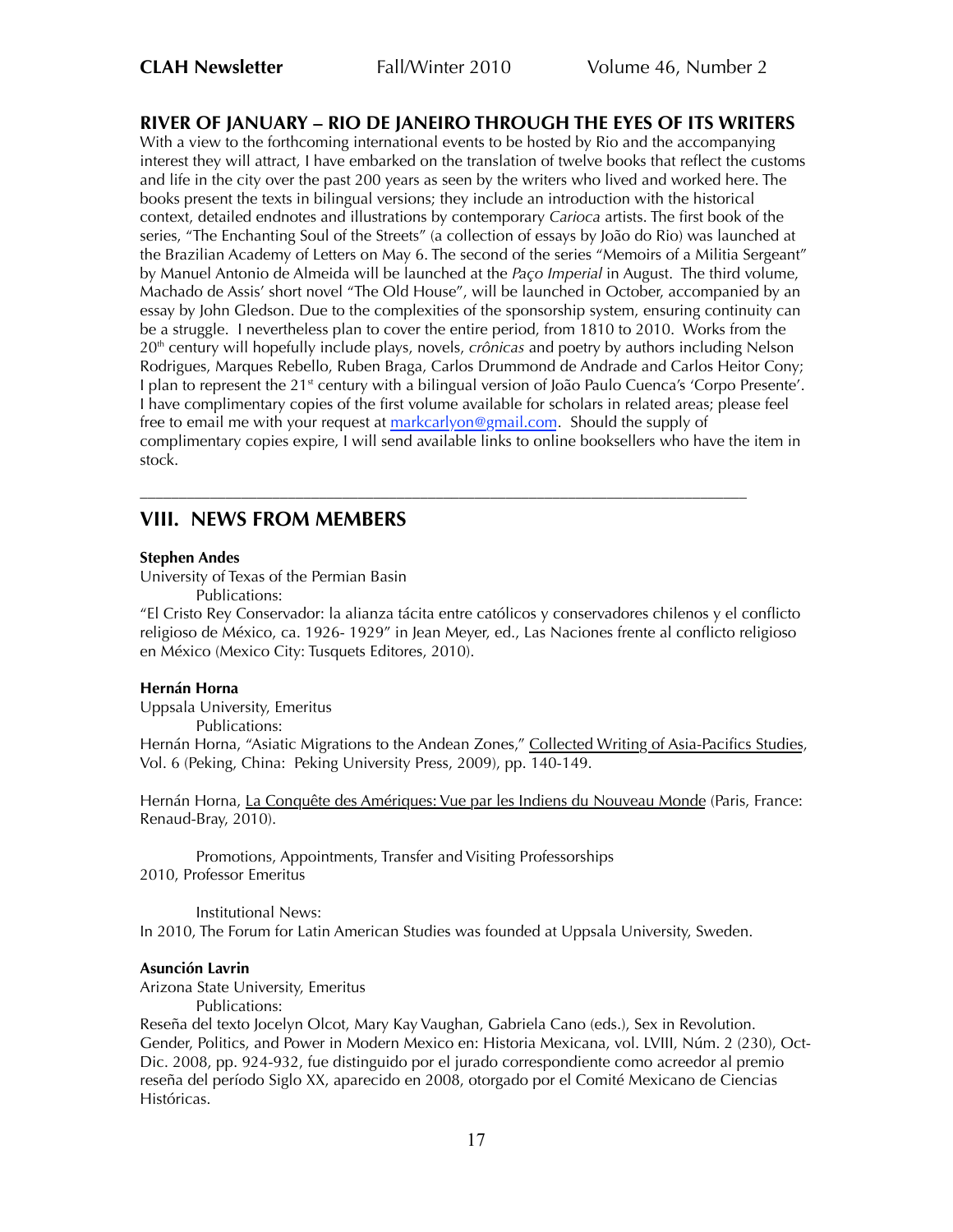## **IX. IN MEMORIAM**

#### **ADRIAN BANTJES**

The death of Professor Adrian Bantjes, in a car accident in Wyoming in early September, is a great loss to Latin American, especially Mexican, historiography. Adrian was a highly intelligent, perceptive, and creative historian. His book, *As If Jesus Walked on Earth: Cardenismo, Sonora, and the Mexican Revolution*, published by Scholarly Resources in 1998, was one of the best of the many regional studies of the Mexican Revolution which have transformed our understanding of that major historical process, now the subject of intense centennial scrutiny. The book, which began as his University of Texas doctoral thesis (1991), analysed the northwestern state of Sonora during the 1930s, when the Cárdenas administration enacted the most radical reforms of the revolutionary period. Sonora had a good claim to be the *cuña de la revolución* – certainly the Revolution in its reconstructive, state-building 1920s form – yet, following Aguilar Camín's major study (*La frontera nómada*), which stopped c. 1920, no historian had attempted a major study of this crucial state. By focusing on the 1930s, Adrian could explore the tense relationship between Sonora and the Cárdenas administration, as the president confronted and exiled Plutarco Elías Calles and his Sonoran cronies and relatives (including Calles' son, Rodolfo, who had been governor of the state). Here, Adrian dealt deftly – in 'Namierite' fashion - with the high politics of the period, the politics of faction and camarilla, often premised on the principle of 'quitarte a ti pa' ponerme yo'. Faction overrode ideology, in the sense that, to oust the Callistas, Cárdenas had to rely on their Obregonista rivals, including Román Yocupicio, the canny Mayo Indian político, who, once installed in the governorship of Sonora, doggedly resisted the radical centralizing inroads of Cárdenas, the federal executive, and the CTM of Lombardo Toledano. Adrian convincingly showed that the supposed *todopoderoso* president faced real limitations; in this, his work prefigured what later regional historians (Fallaw, Newcomer, Snodgrass, Smith) would show for other states (Yucatán, Guanajuato, Nuevo León, Oaxaca): Leviathan had feet of clay. And provincial elites had the resources – political, economic and cultural – to stand up to the burgeoning Federal government. In respect of land and labour reform, Adrian also identified the role of class, as workers and peasants mobilized in the coastal south of the state (what West once called 'new Sonora') while northern and highland ('old') Sonora remained more conservative. These conflicts were overlaid with cultural quarrels over the role of the Church. Traditionally, the Catholic Church was seen to be weak in Sonora, hence Catholic resistance to the anticlerical state tended to be ignored; what was a major story in Jalisco or Michoacan was minor issue in the north-west. In what was probably the most contentious (but also most interesting) part of the book, Bantjes argued that Catholic resistance was very significant (for example, among the Mayo Indians), and that the state's attempt to impose a dogmatic 'secular religion' thus made very limited progress. In exploring this theme, Adrian began to invoke global parallels, especially French; and his subsequent work, evident in a series of highly creative articles, delved into the roots of anticlericalism, compared iconoclasm across time and space, and offered a persuasive politico-religious geography of Mexico in the revolutionary period. These several essays were to culminate in a major book, close to completion at the time of Adrian's tragic death. I understand that his widow, Mary, will bring it to fruition, and thus provide us with another major book, a reminder, if we needed it, of Adrian's outstanding historical skills.

––––––––––––––––––––––––––––––––––––––––––––––––––––––––––––––––––––––––––––––

Though a serious and dedicated scholar – as he had to be to conduct research in the torrid summer heat of Hermosillo – Adrian was no dryasdust pedant. I first met him 25 years ago, in 1985, when I went through the 'job talk' circus at the University of Texas at Austin. Adrian had been supervised by the late Professor Stanley Ross, so, when I moved to Austin in 1986, I became his supervisor. Few students needed less supervision than he did. His course work completed, he decided against research on revolutionary San Luis Potosi (a somewhat historiographically over-crowded state) and, for the good reasons mentioned above, opted for Sonora. I followed his progress with interest and admiration; read drafts and made a few marginal comments; and otherwise left him to get on with it,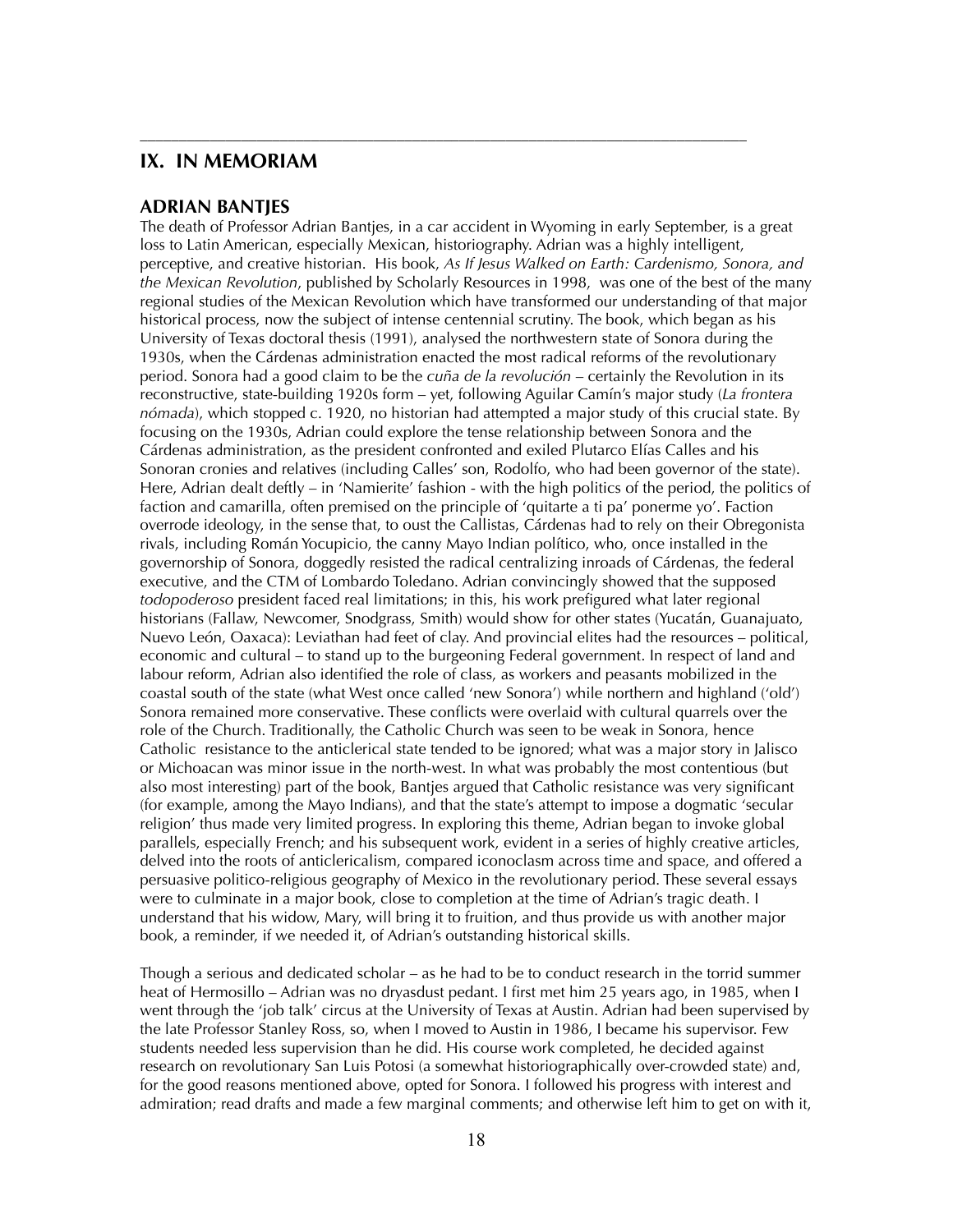which he did supremely well. Fluent in English, Spanish, and Dutch, he was a tireless researcher, but one who could see the wood for the trees and deploy his rich empirical data in the form of original and sometimes provocative analysis. He was also unflappable. At his doctoral defence the redoubtable Dr Nettie Lee Benson raised an objection which might have flummoxed some candidates: she had lived in Mexico (in Monterrey) during the 1930s and she had witnessed no dogmatic anticlericalism and no strenuous Catholic resistance. How does one respond to a participant-observer who founded the best Latin American studies library in the US? Adrian managed it with aplomb. Outside class, too, Adrian formed part of a very able and congenial group of Latin American graduate students at UT, many of whom have posted tributes to Adrian in recent weeks. He canoed, camped, and fished; indeed, fly-fishing was his passion, and at the University of Wyoming, where he took up his post in 1991, he taught (I am told) the only history of fly-fishing course in the US. Fly-fishing also took him to England and Scotland; and we met on numerous occasions, on both sides of the Atlantic, since we went our separate ways from Texas. And we maintained email contact: most recently, through the summer of 2010, as we followed the chequered fortunes of the Dutch national football team in the World Cup finals. Most memorable, for me at least, was a visit I made to Laramie in the fall of 2007 which, apart from some lively academic events, involved a delightful party in Adrian's house and a modest hike in the foothills of the Tetons. After which Adrian went fly-fishing. Unlike some footloose American academics, Adrian had stayed in his first place of employment, where it was clear that he had built a fine reputation, formed a close circle of friends and colleagues and, most important, married and started a family. His family, Mary and his daughter Aida, whose loss is the greatest, deserve our deepest condolences; but all of us who knew Adrian personally, or who benefited from his outstanding historical work, will feel a great loss at his sudden and tragic death.

-Alan Knight, St Antony's College, Oxford

## **DAVID BUSHNELL**

The Latin Americanist community mourns the death of David Bushnell, the "father of Colombian studies" and Professor Emeritus of History at the University of Florida. David passed on September 3 in Gainesville, surrounded by his family. He is survived by his sister, Elizabeth Black, three children (John, Peter, and Cathy Amanti), two granddaughters, a great-grandson, and a great-grandaughter. David's beloved wife Ginny preceded him in death.

We remember David as a friend, colleague, scholar, and deeply conscientious gentleman. Born in Philadelphia in 1923, David and his sisters attended the "Moorestown Friends School," a strong influence on the values that shaped his life. Graduated from Harvard in 1943, he served in the Office of Strategic Services and State Department before returning to Harvard for post-graduate studies. Supported by a SSRC fellowship, David arrived in Bogotá for his dissertation research shortly after the 9 de Abril bogotazo, a highly interesting but none too safe moment in Colombian history. He subsequently finished his dissertation while teaching at the University of Delaware, where he taught until 1954. The publication of The Santander Regime in Gran Colombia (1954) marked an early indication of his scholarly insight, producing a vision of early Colombia that has not been surpassed in over fifty years. As with so many of his pieces, the translated El Régimen de Santander en la Gran Colombia evidenced a commitment to an open dialouge among scholars of the region.

David engaged a broad range of students and scholars during his career. He taught at the University of Florida from 1963 until he retired from teaching in 1991. (David never retired from his profession, remaining an active scholar until his death.) Scores of students passed through his office, assuming positions throughout the nation. David worked closely with the Fulbright Office, serving as a lecturer in Argentina (1967-68) and Colombia (1972). He taught students at St. Antony's College, Oxford University, in 1977, and presented papers at countless conferences in Latin America, the United States, and Europe. David held leadership positions in the CLAH, served as editor of the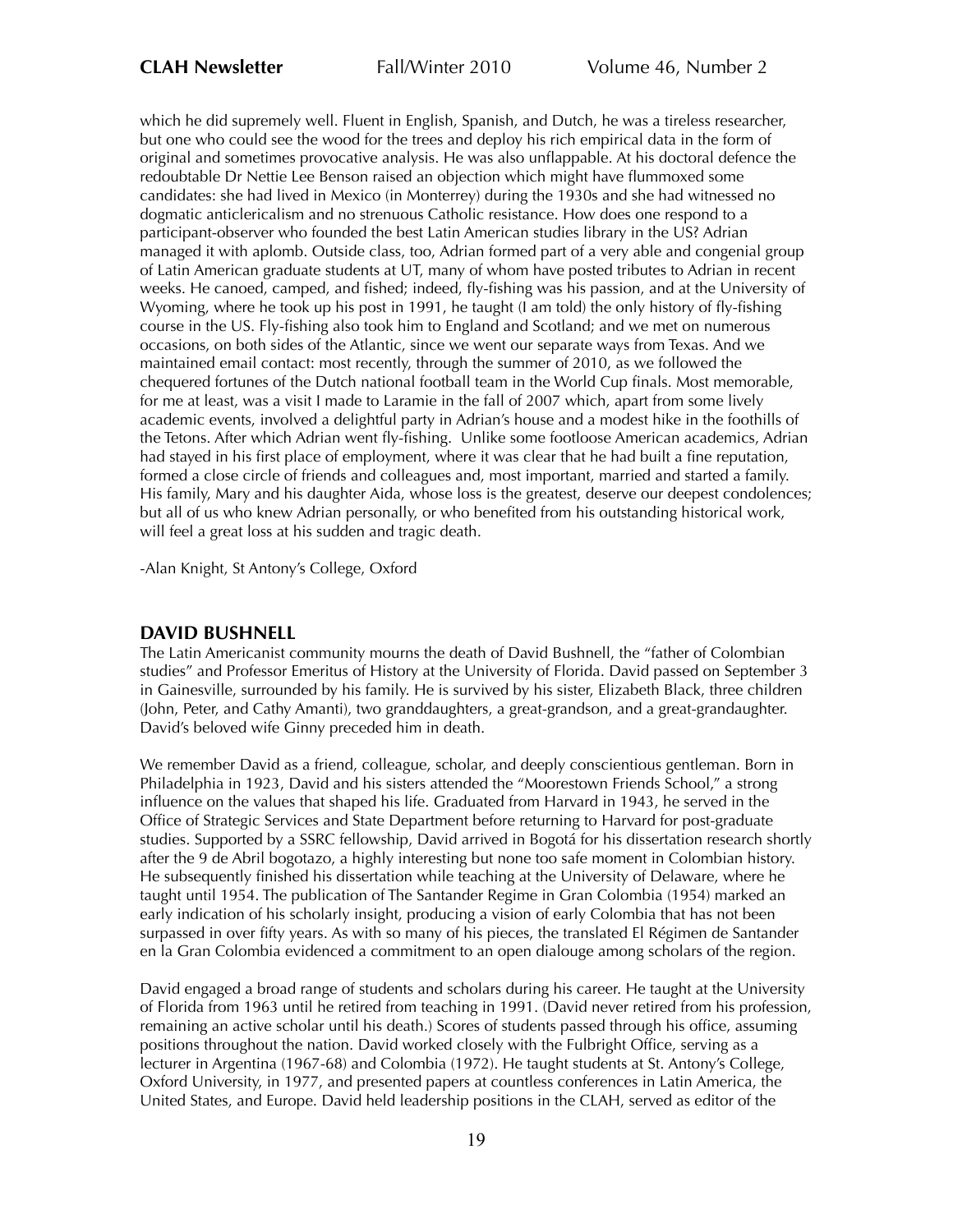Hispanic American Historical Review (1986-1991), was a member of several editorial boards, worked closely with the Handbook of Latin American Studies, and reviewed innumerable articles and manuscripts for publication.

While first and foremost a scholar (and friend) of Colombia, David had a secondary interests in Argentina and the representation of history through postage stamps. His books included Eduardo Santos and the Good Neighbor, 1938-42 (1967); The Liberator Simón Bolívar: Man and Image (1970); Reform and Reaction in the Platine Provinces, 1810-1952 (1983); The Emergence of Latin America in the Nineteenth Century (co-authored with Neill Macaulay, 1988); Colombia: A Nation in Spite of Itself (1993); and Simón Bolívar: Liberation and Disappointment (2004). This extensive scholarship earned him membership in La Academia Colombiana de Historia, La Academia Nacional de la Historia de la República Argentina, and the Pan American Institute of Geography and History. Colombia's Universidad Nacional recently awarded him an honorary degree posthumously. The Colombian government awarded David the Order of San Carlos in 1995 in recognition of his dedication and service to Colombia.

Friends may offer David a final abrazo at a memorial service at St. Michael's Episcopal Church, 4315 23rd Ave., Gainesville, Florida, at 11 a.m., Saturday, November 27, 2010. Donations in his honor may be made to the "Give to Colombia Foundation" (Give to Colombia, 6705 Red Road, Suite 502, Coral Gables, FL 33143).

-David Sowell, Juniata College

## **FRIEDRICH KATZ**

In both grief and admiration we announce the sad news of the death of Friedrich Katz, October 16, 2010, following a long struggle with cancer. Friedrich's long life and prolific career marked him as an eminent historian of Mexico and Latin America and contributed in immeasurable ways to the development of the field in Europe, the United States and Mexico.

His childhood and education were shaped by the dramatic events surrounding the rise of Fascism in Europe and the global conflicts of World War II. As a young child Friedrich migrated from his birthplace in Austria to Berlin, then fled in 1933 to France, then to the U.S. and finally to Mexico. Katz completed his secondary education in the Liceo Franco-Mexicano, graduating in 1945, and his B.A. at Wagner College on Staten Island, returning to Mexico for a year of post graduate courses at the Instituto Nacional de Antropología e Historia, where he began his professional training as a historian. Friedrich then returned to Austria for doctoral studies at the University of Vienna. Katz dedicated his doctoral thesis to the themes of Mexican history that had begun to fascinate him in his early adolescence. Entitled *Socio-economic relations of the Aztecs in the 15<sup>th</sup> and 16<sup>th</sup> Centuries, it* was completed in 1954 and published in German in 1956 and in Spanish in 1967, and recently reissued in Mexico. This work broke new ground by placing the anthropological and archaeological evidence for Aztec society available at that time in a historical context. It invited comparisons with some of the other major pre-contact American civilizations, leading to his 1969 published work, *Pre-Colombian Cultures*.

Friedrich Katz taught history at the Humboldt University in East Berlin from 1956 to 1968. He dedicated his post-doctoral *Habilitationschrift* to the theme of the Mexican Revolution, the topic for which he is best known and that continued to guide his research over the next five decades. Completed in 1962 and published in 1965, *Mexiko, Díaz und die Mexikanische Revolution* represented the first work of historical scholarship to place the Mexican Revolution in an international context and to document the complex struggles among the leading world powers of the World War I era that sought to shape the outcome of Mexico's revolutionary upheaval. This work became the kernel of his magisterial tome, *The Secret War in Mexico: Europe, the United States, and*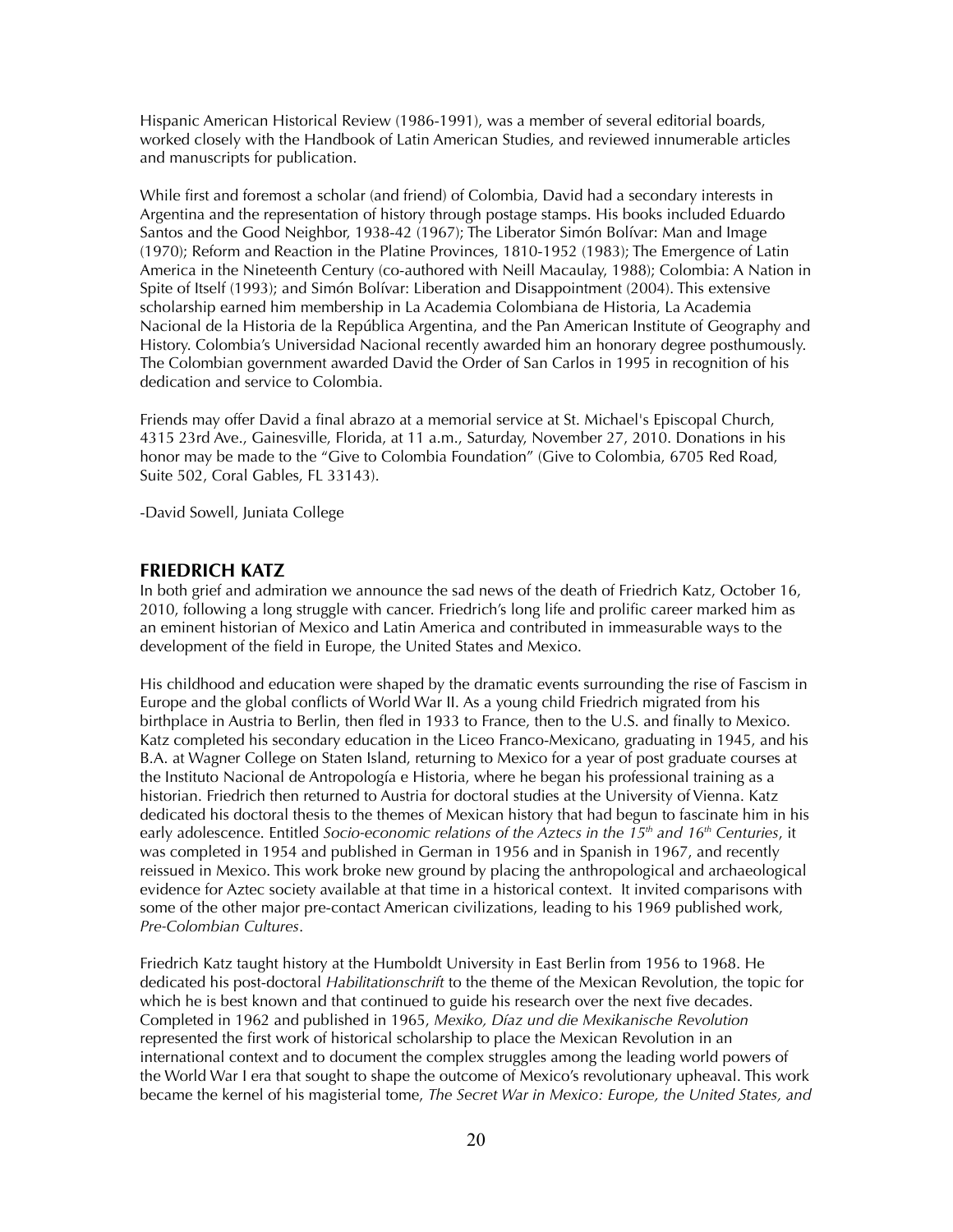*the Mexican Revolution*, published in 1981 in the U.S. and within one year in Mexico. *The Secret War* situated the Mexican Revolution on the world stage, showing how the internal dynamics of the 1910 Revolution affected, and were affected by, external actors and the changing web of international relations in the early twentieth century. This work of both original research and synthesis made the Mexican Revolution intelligible to historians of other great social movements of the modern world. Its importance was celebrated in Mexico by conferring on Friedrich Katz the Order of the Aztec Eagle, the highest honor that Mexico can bestow on a citizen of another country. Friedrich Katz left Berlin in the tumultuous year of 1968, returning to Mexico as a visiting professor of history in the Facultad de Filosofía y Letras at the Universidad Nacional Autónoma de México (UNAM). The political and ethical ramifications of the democratic movements on both sides of the Atlantic impressed him deeply. ; in 1969, Katz returned to Berlin and in 1970 he resigned from the Humboldt University. He accepted a one-year visiting professorship at the University of Texas, Austin, and in 1971, he joined the faculty of the University of Chicago, where he remained for nearly four decades, and his career flourished.

Friedrich Katz's profoundly formative influence on the field of Latin American history developed through his teaching, mentorship of graduate students, and his research and writing. Katz continued to pursue his interest in the Mexican Revolution and in rural social movements. He contributed three essays on peasant movements in Mexico – from the pre-Hispanic era to the twentieth century – and edited the anthology on *Riot, Rebellion, and Revolution: Rural Social Conflict in Mexico*, published in 1988. One decade later, Friedrich Katz published his monumental work on *The Life and Times of Pancho Villa*, a biography that brought into focus the historical significance of one of the most controversial (at times caricatured) figures of the Revolution of 1910. Katz's sensitive and insightful treatment of Villa brought into the historical theatre the vast network of social actors who supported Villa and, in turn, were shaped by his movement. Katz showed how the tension in Villa between the moral necessity of agrarian and other popular reforms and the practical imperatives of military campaigns and stable government make him emblematic of contradictions in the Mexican Revolution and in post-revolutionary society. At the January 2010 CLAH Luncheon, where Friedrich Katz received the Distinguished Service Award, he explained that his fascination with Villa stemmed from the peasant followers who swelled the División del Norte and, in both words and actions, raised demands for reforms and set the content of a revolutionary agenda.

Friedrich Katz's vision of history remains his greatest contribution to our profession. It is grounded in his commitment to democratic values, understood in the broadest sense; in his talent for comparative history, evinced in his early work on pre-Hispanic cultures and in his magisterial research on modern social revolutions and in the international dimension of his work. Katz's published histories move from analytical narratives of events and peoples to interpretive discussions of historical context and broad patterns of historical change and development. His legacy for historical craftsmanship is indelible, and his passing is mourned by innumerable colleagues, students, and friends.

-The CLAH Executive Committee and John H. Coatsworth

## **ANTHONY JOHN R. RUSSELL-WOOD**

John Russell-Wood, Herbert Baxter Adams Professor of History at Johns Hopkins University, died at his home in Maryland of melanoma on August 13, 2010. He was 70 years old and had been a member of the History faculty at Johns Hopkins University since 1971.

Russell-Wood was born in Wales and studied at Oxford, where he was a star squash player and came late to a love of history, encouraged by Charles Boxer and Hugh Trevor-Roper. He became one of his generation's most influential historians of colonial Brazil and the Portuguese world. His prize-winning first book, *Fidalgos and Philanthropists: The Santa Casa da Misericórdia of Bahia,*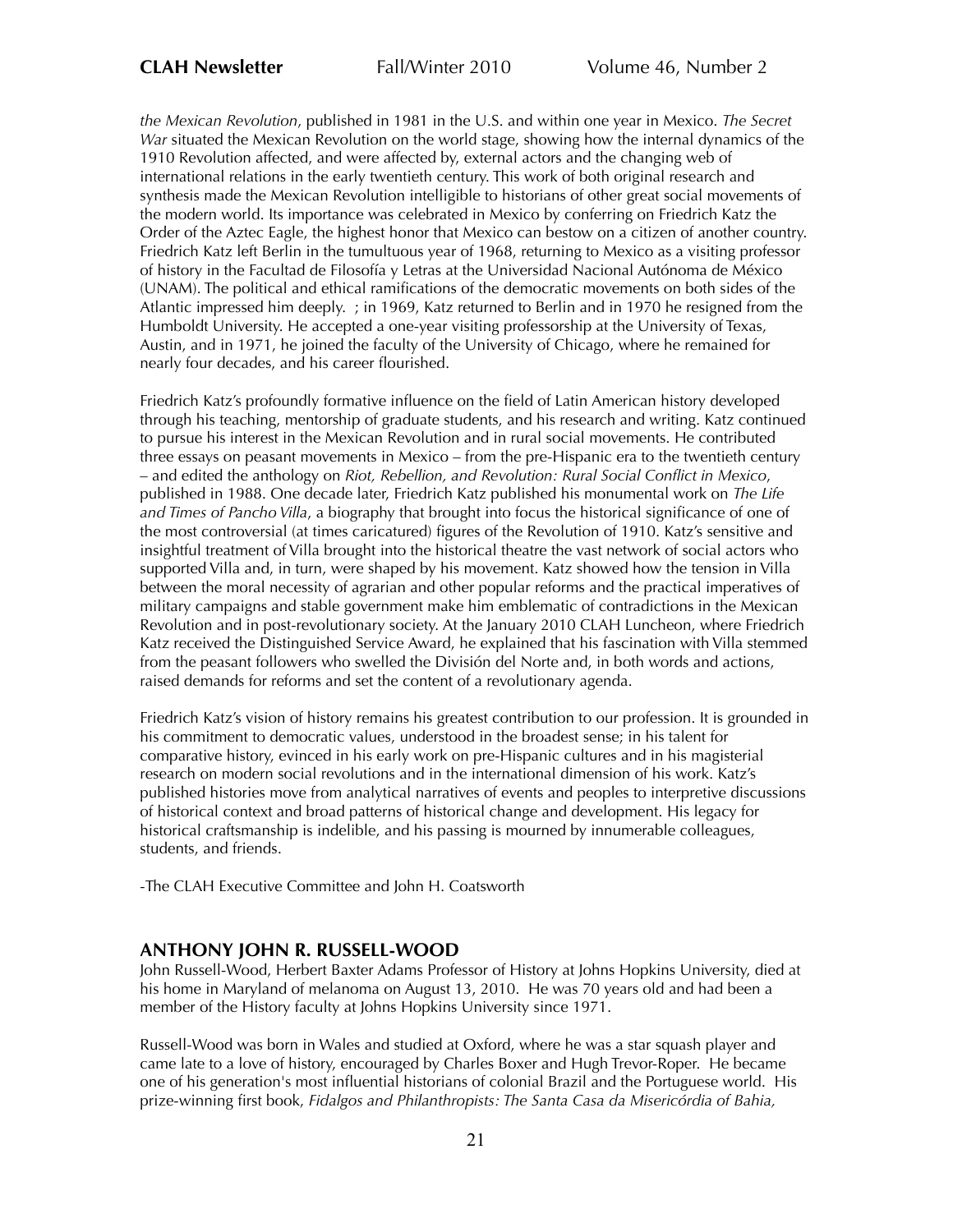*1550-1755*, mined underutilized archives in Brazil to create the first serious study of this key colonial institution. Twice reprinted, his pathbreaking *The Black Man in Slavery and Freedom in Colonial Brazil* was ahead of its time in exploring the lived experience of slaves, the divergent regional trajectories of slavery, and the role of black brotherhoods in Brazilian social and economic life. Russell-Wood's vision broadened to take in the global Portuguese empire. His book *A World on the Move: The Portuguese in Africa, Asia, and America, 1415-1808* (and its paperback version, *The Portuguese Empire, 1415-180*8) explored the movement of Portuguese subjects across world regions usually studied in isolation.

Russell-Wood's Hopkins webpage lists his interests as including "administrative history, history of institutions, history of art, history of technology, history of medicine and of public health, history of the family, urban history, historiography, women, race, and slavery." Amazingly, he contributed to all these fields. In some cases - as with the history of slavery in Brazil and the study of local government in empires - his work set the standard for several generations of scholars. Russell-Wood was honored on three continents, including appointments as Commander of the Order of Dom Henrique in Portugal, Officer of the Order of Rio Branco in Brazil, and Fellow of the Royal Historical Society in Britain.

John Russell-Wood combined his exceptional record of scholarship with a reputation for personal integrity, generosity, and good humor. Even when serving, as he did twice, as department chair at Johns Hopkins, his office door was always open to students and colleagues. Strong Brazilian cane brandy, cachaça, was sometimes offered, and good storytelling was encouraged by example. Russell-Wood demanded hard work from his students and insisted on high standards, but he always mixed criticism with encouragement. Without fail, the formula worked; all his graduate students finished their degrees, many in record time, and all found university positions.

Though gregarious by nature, John Russell-Wood was also deeply private about the rich life he shared with his wife, children, and grandchildren. His intellectual legacy is apparent to all: he leaves a profound influence on Brazilian history and the history of the Portuguese world, and a positive mark on all those who knew him through his work.

-Lauren Benton, New York University

## **DAVID J. WEBER**

In sorrow we share with you the news of David J. Weber's death, August 20, 2010, from complications followinghis three-year struggle with multiple myeloma. Characteristically, David Weber informed himself about the disease and participated fully in the medical decisions regarding its treatment; he endured the consequences of his carcinoma and the therapy with dignity and courage. He died in the company of his family; he was cremated, and his ashes remained in his beloved New Mexico.

David J.Weber, a leading scholar of history focused on the Ibero-American borderlands, Mexico, and the U.S. Southwest, held the Robert and Nancy Dedman Chair in History at Southern Methodist University. Weber was the founding director of the William P. Clements Center for Southwest Studies and developed the SMU History Department's doctoral program. Under David Weber's direction, the Clements Center provided a lively intellectual environment for SMU graduate students, faculty, and post-doctoral fellows. The Clements Center became one of the leading institutes in the United States for the study of the American West and the U.S.-Mexico Borderlands through its support of academic publishing, semiannual thematic conferences, and workshops that bring together national and international scholars, fellows, and students.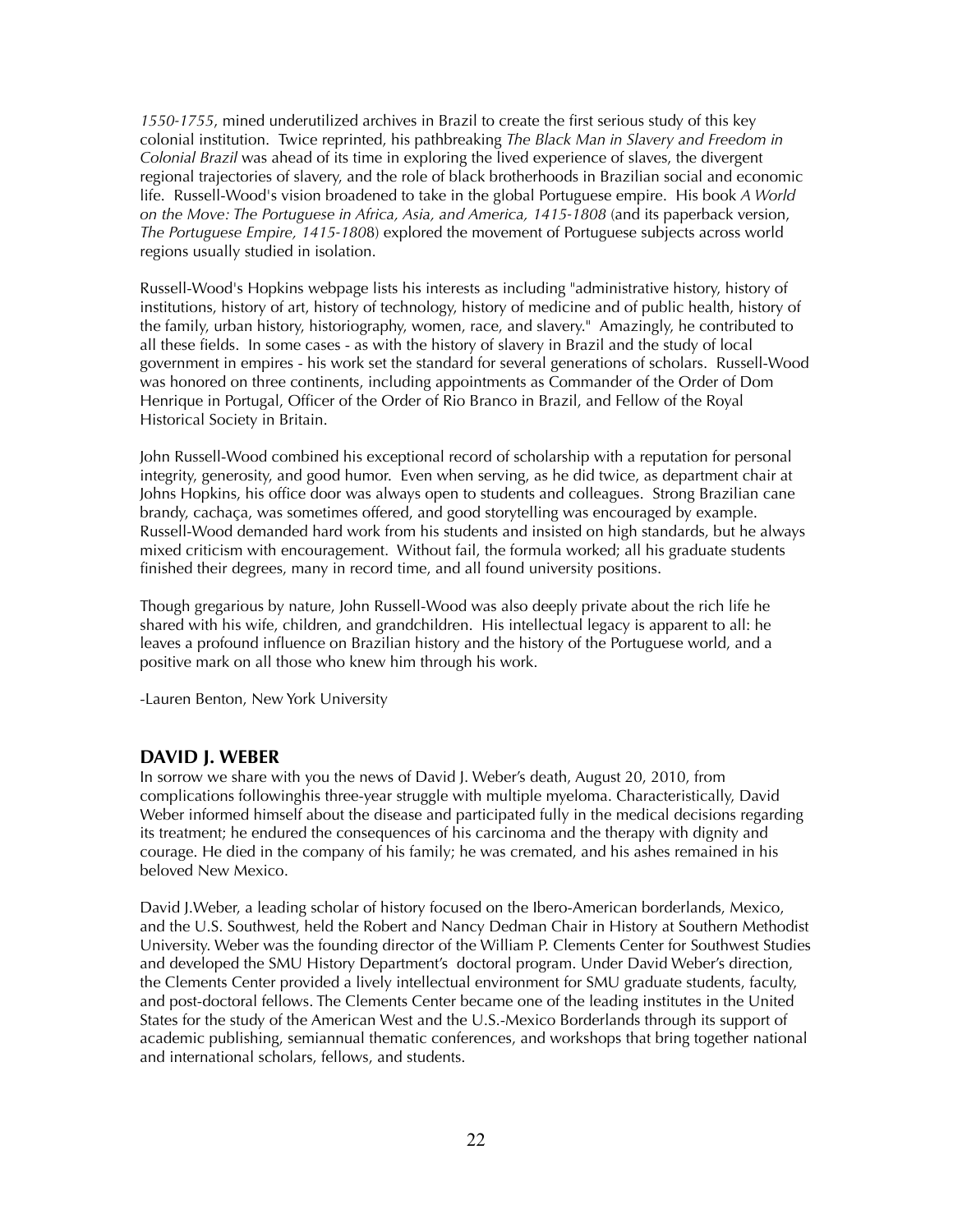David J. Weber reconstituted the field of borderlands studies, thus establishing his enduring legacy for the historical profession. His brilliant mastery of the historiography, rooted in the U.S.-Mexico borderlands, extended to the breadth of the continent. Within the AHA and the Conference on Latin American History, David Weber founded the CLAH Committee for Frontier and Borderlands Studies, creating a forum in which North American and international scholars have widened the conceptual framework for *borderlands* and enriched their individual research projects for over two decades. The Borderlands/Frontiers Committee will dedicate its session in the 2011 Annual Meeting to honor David Weber.

David Weber earned his B.A. at SUNY-Fredonia and his Ph.D in Latin American history at the University of New Mexico. He began his teaching and scholarly career at San Diego State University (1967-1976) and joined the SMU History Department in 1976. Over the course of his highly productive career, Weber wrote and edited over 70 scholarly articles and 27 books, demonstrating his strengths in both regional histories and ambitious narratives of comparative borderlands in both North and South America. In his own words, David Weber developed his life-long interest in the borderlands "through serendipity" and the timely influence of mentors and colleagues during his formative years in New Mexico and California, a tradition that he took to new heights in his highly productive career.

The titles for which he is best known include: *The Taos Trappers: The Fur Trade in the Far Southwest, 1540-1846* (University of Oklahoma Press, 1971); *Foreigners in their Native Land: Historical Roots of the Mexican Americans* (University of New Mexico Press, 1973); *The Mexican Frontier, 1821-1846 : The American Southwest under Mexico* (University of New Mexico Press, 1982); *Myth and History of the Hispanic Southwest: Essays* (University of New Mexico Press, 1988); *The Spanish Frontier in North America* (Yale University Press, 1992); *Bárbaros : Spaniards and their Savages in the Age of Enlightenment* (Yale University Press, 2005).

His books individually have won numerous prizes, including the AHA 2006 award for *Bárbaros*, as "the best publication in the history of Spain, Portugal or Latin America." David Weber received the highest honors bestowed by Spain, as a member of the Real Orden de Isabel la Católica in 2002, and by Mexico, with his reception into the Order of the Aztec Eagle and his election to the Mexican Academy of History in 2005. In the United States Weber held fellowships from the Huntington Library, American Philosophical Society, National Endowment for the Humanities, American Council of Learned Societies, the Stanford Center for Advanced Study in the Behavioral Sciences, and the Lamar Center at Yale University; in 2007, he was inducted into the American Academy of Arts and Sciences.

David Weber's passing is mourned by scores of colleagues, former students, and friends who remember his unstinting generosity and honor his outstanding contributions to creative scholarship and to the highest ethical standards of our profession.

-Cynthia Radding, University of North Carolina at Chapel Hill